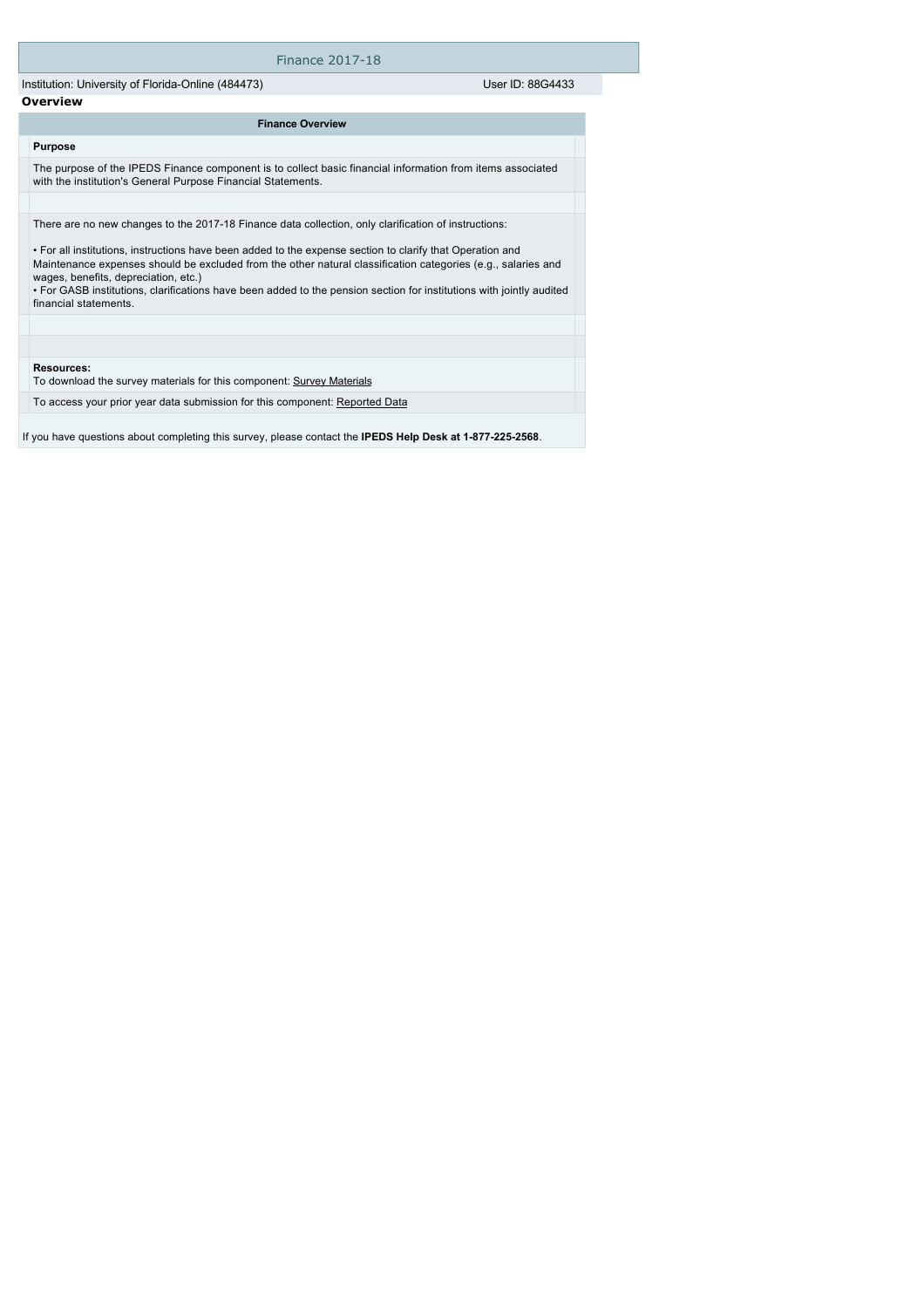# **Finance - Public institutions**

| <b>Reporting Standard</b>                                                                |                                                                                 |  |  |  |
|------------------------------------------------------------------------------------------|---------------------------------------------------------------------------------|--|--|--|
| Please indicate which reporting standards are used to prepare your financial statements: |                                                                                 |  |  |  |
| ⋒                                                                                        | GASB (Governmental Accounting Standards Board), using standards of GASB 34 & 35 |  |  |  |
|                                                                                          |                                                                                 |  |  |  |

FASB (Financial Accounting Standards Board)

**Please consult your business officer for the correct response before saving this screen.** Your response to this question will determine the forms you will receive for reporting finance data.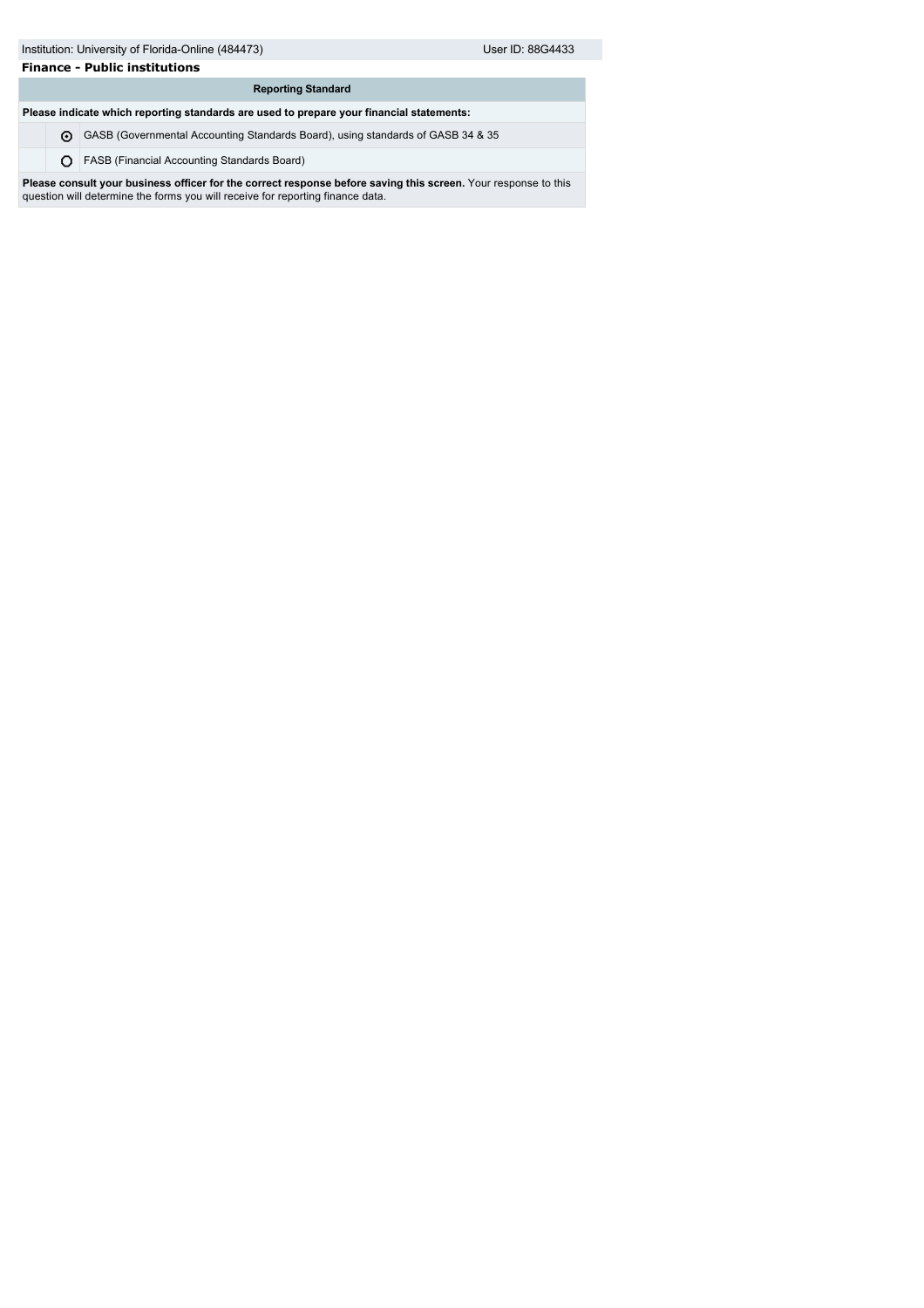|                                                                                                                                                                                           | Institution: University of Florida-Online (484473)<br>User ID: 88G4433<br><b>Finance - Public institutions</b> |                                                                                                                                                                                                                                                                                            |   |                                                                                 |        |                                                                   |       |      |
|-------------------------------------------------------------------------------------------------------------------------------------------------------------------------------------------|----------------------------------------------------------------------------------------------------------------|--------------------------------------------------------------------------------------------------------------------------------------------------------------------------------------------------------------------------------------------------------------------------------------------|---|---------------------------------------------------------------------------------|--------|-------------------------------------------------------------------|-------|------|
|                                                                                                                                                                                           |                                                                                                                |                                                                                                                                                                                                                                                                                            |   | <b>General Information</b><br><b>GASB-Reporting Institutions (aligned form)</b> |        |                                                                   |       |      |
|                                                                                                                                                                                           |                                                                                                                | To the extent possible, the finance data requested in this report should be provided from your institution's audited<br>General Purpose Financial Statements (GPFS). Please refer to the instructions specific to each screen of the survey<br>for details and references.                 |   |                                                                                 |        |                                                                   |       |      |
|                                                                                                                                                                                           |                                                                                                                | 1. Fiscal Year Calendar                                                                                                                                                                                                                                                                    |   |                                                                                 |        |                                                                   |       |      |
|                                                                                                                                                                                           |                                                                                                                | This report covers financial activities for the 12-month fiscal year: (The fiscal year reported should be the most<br>recent fiscal year ending before October 1, 2017.)                                                                                                                   |   |                                                                                 |        |                                                                   |       |      |
|                                                                                                                                                                                           |                                                                                                                | Beginning: month/year (MMYYYY)                                                                                                                                                                                                                                                             |   |                                                                                 | Month: | $\overline{7}$                                                    | Year: | 2016 |
|                                                                                                                                                                                           |                                                                                                                | And ending: month/year (MMYYYY)                                                                                                                                                                                                                                                            |   |                                                                                 | Month: | 6                                                                 | Year: | 2017 |
|                                                                                                                                                                                           | 2. Audit Opinion                                                                                               |                                                                                                                                                                                                                                                                                            |   |                                                                                 |        |                                                                   |       |      |
|                                                                                                                                                                                           |                                                                                                                | Did your institution receive an unqualified opinion on its General Purpose Financial Statements from your auditor for<br>the fiscal year noted above? (If your institution is audited only in combination with another entity, answer this<br>question based on the audit of that entity.) |   |                                                                                 |        |                                                                   |       |      |
|                                                                                                                                                                                           | ⊙                                                                                                              | Unqualified                                                                                                                                                                                                                                                                                | О | <b>Qualified</b><br>(Explain in<br>box below)                                   |        | Don't know OR in progress<br>$\bigcirc$ (Explain in<br>box below) |       |      |
|                                                                                                                                                                                           | 3. Reporting Model                                                                                             | GASB Statement No. 34 offers three alternative reporting models for special-purpose governments like colleges<br>and universities. Which model is used by your institution?                                                                                                                |   |                                                                                 |        |                                                                   |       |      |
|                                                                                                                                                                                           | ⊙                                                                                                              | <b>Business Type Activities</b>                                                                                                                                                                                                                                                            |   |                                                                                 |        |                                                                   |       |      |
|                                                                                                                                                                                           | О                                                                                                              | <b>Governmental Activities</b>                                                                                                                                                                                                                                                             |   |                                                                                 |        |                                                                   |       |      |
|                                                                                                                                                                                           | Governmental Activities with Business-Type Activities<br>О                                                     |                                                                                                                                                                                                                                                                                            |   |                                                                                 |        |                                                                   |       |      |
|                                                                                                                                                                                           |                                                                                                                | 4. Intercollegiate Athletics<br>If your institution participates in intercollegiate athletics, are the expenses accounted for as auxiliary enterprises or<br>treated as student services?                                                                                                  |   |                                                                                 |        |                                                                   |       |      |
|                                                                                                                                                                                           | Auxiliary enterprises<br>О                                                                                     |                                                                                                                                                                                                                                                                                            |   |                                                                                 |        |                                                                   |       |      |
|                                                                                                                                                                                           | <b>Student services</b><br>O                                                                                   |                                                                                                                                                                                                                                                                                            |   |                                                                                 |        |                                                                   |       |      |
|                                                                                                                                                                                           | Does not participate in intercollegiate athletics<br>⊙                                                         |                                                                                                                                                                                                                                                                                            |   |                                                                                 |        |                                                                   |       |      |
|                                                                                                                                                                                           | Other (specify in box below)<br>Ω                                                                              |                                                                                                                                                                                                                                                                                            |   |                                                                                 |        |                                                                   |       |      |
|                                                                                                                                                                                           |                                                                                                                | 5. Endowment Assets<br>Does this institution or any of its foundations or other affiliated organizations own endowment assets ?                                                                                                                                                            |   |                                                                                 |        |                                                                   |       |      |
|                                                                                                                                                                                           | ⊙                                                                                                              | No                                                                                                                                                                                                                                                                                         |   |                                                                                 |        |                                                                   |       |      |
|                                                                                                                                                                                           | Yes - (report endowment assets)<br>O                                                                           |                                                                                                                                                                                                                                                                                            |   |                                                                                 |        |                                                                   |       |      |
| 6. Pension<br>Does your institution include pension liabilities, expenses, and/or deferrals for one or more defined benefit pension<br>plans in its General Purpose Financial Statements? |                                                                                                                |                                                                                                                                                                                                                                                                                            |   |                                                                                 |        |                                                                   |       |      |
|                                                                                                                                                                                           | No<br>⊙                                                                                                        |                                                                                                                                                                                                                                                                                            |   |                                                                                 |        |                                                                   |       |      |
|                                                                                                                                                                                           | <b>D</b> Yes                                                                                                   |                                                                                                                                                                                                                                                                                            |   |                                                                                 |        |                                                                   |       |      |
|                                                                                                                                                                                           |                                                                                                                |                                                                                                                                                                                                                                                                                            |   |                                                                                 |        |                                                                   |       |      |
|                                                                                                                                                                                           |                                                                                                                | You may use the space below to provide context for the data you've reported above.                                                                                                                                                                                                         |   |                                                                                 |        |                                                                   |       |      |
|                                                                                                                                                                                           |                                                                                                                |                                                                                                                                                                                                                                                                                            |   |                                                                                 |        |                                                                   |       |      |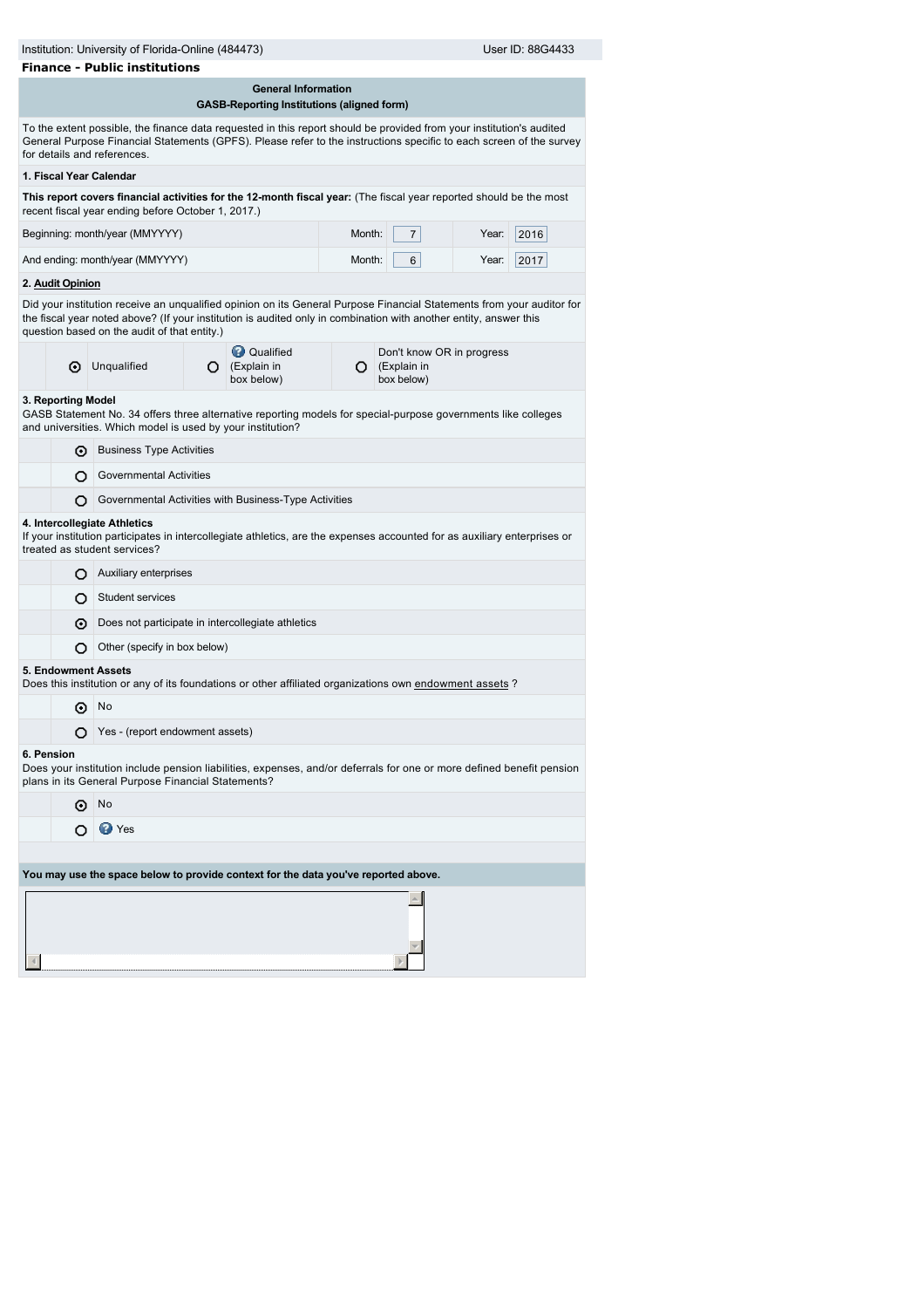|                                                                                                                                                                                      | Institution: University of Florida-Online (484473)<br>User ID: 88G4433             |                     |                   |  |  |  |
|--------------------------------------------------------------------------------------------------------------------------------------------------------------------------------------|------------------------------------------------------------------------------------|---------------------|-------------------|--|--|--|
|                                                                                                                                                                                      | Part A - Statement of Net Position Page 1                                          |                     |                   |  |  |  |
| Fiscal Year: July 1, 2016 - June 30, 2017<br>If your institution is a parent institution then the amounts reported in Parts A and D should include ALL of your<br>child institutions |                                                                                    |                     |                   |  |  |  |
|                                                                                                                                                                                      |                                                                                    |                     |                   |  |  |  |
| Line no.                                                                                                                                                                             |                                                                                    | Current year amount | Prior year amount |  |  |  |
|                                                                                                                                                                                      | <b>Assets</b>                                                                      |                     |                   |  |  |  |
| 01                                                                                                                                                                                   | Total current assets                                                               | 7,000,000           | 7,215,000         |  |  |  |
|                                                                                                                                                                                      |                                                                                    |                     |                   |  |  |  |
| 31                                                                                                                                                                                   | Depreciable capital assets, net of depreciation                                    |                     | 0                 |  |  |  |
| 04                                                                                                                                                                                   | Other noncurrent assets<br>CV=[A05-A31]                                            | 0                   | $\mathbf 0$       |  |  |  |
| 05                                                                                                                                                                                   | Total noncurrent assets                                                            |                     | 0                 |  |  |  |
|                                                                                                                                                                                      |                                                                                    |                     |                   |  |  |  |
| 06                                                                                                                                                                                   | <b>Total assets</b><br>CV=(A01+A05)                                                | 7,000,000           | 7,215,000         |  |  |  |
| 19                                                                                                                                                                                   | Deferred outflows of resources                                                     |                     | 0                 |  |  |  |
|                                                                                                                                                                                      |                                                                                    |                     |                   |  |  |  |
|                                                                                                                                                                                      | Liabilities                                                                        |                     |                   |  |  |  |
| 07                                                                                                                                                                                   | Long-term debt, current portion                                                    |                     | 0                 |  |  |  |
| 08                                                                                                                                                                                   | Other current liabilities<br>CV=(A09-A07)                                          | 478,000             | 358,000           |  |  |  |
| 09                                                                                                                                                                                   |                                                                                    |                     |                   |  |  |  |
|                                                                                                                                                                                      | Total current liabilities                                                          | 478,000             | 358,000           |  |  |  |
|                                                                                                                                                                                      |                                                                                    |                     |                   |  |  |  |
| 10                                                                                                                                                                                   | Long-term debt                                                                     |                     | 0                 |  |  |  |
| 11                                                                                                                                                                                   | Other noncurrent liabilities<br>CV=(A12-A10)                                       | 0                   | 0                 |  |  |  |
| 12                                                                                                                                                                                   | Total noncurrent liabilities                                                       |                     | 0                 |  |  |  |
|                                                                                                                                                                                      |                                                                                    |                     |                   |  |  |  |
| 13                                                                                                                                                                                   | <b>Total liabilities</b><br>CV=(A09+A12)                                           | 478,000             | 358,000           |  |  |  |
| 20                                                                                                                                                                                   | Deferred inflows of resources                                                      |                     | 0                 |  |  |  |
|                                                                                                                                                                                      |                                                                                    |                     |                   |  |  |  |
|                                                                                                                                                                                      | <b>Net Position</b>                                                                |                     |                   |  |  |  |
| 14                                                                                                                                                                                   | Invested in capital assets, net of related debt                                    | 0                   | $\mathbf{0}$      |  |  |  |
| 15                                                                                                                                                                                   | Restricted-expendable                                                              | 0                   | $\mathbf 0$       |  |  |  |
| 16                                                                                                                                                                                   | Restricted-nonexpendable                                                           | 0                   | $\mathbf 0$       |  |  |  |
| 17                                                                                                                                                                                   | Unrestricted<br>CV=[A18-(A14+A15+A16)]                                             | 6,522,000           | 6,857,000         |  |  |  |
| 18                                                                                                                                                                                   | <b>Net position</b><br>CV=[(A06+A19)-(A13+A20)]                                    | 6,522,000           | 6,857,000         |  |  |  |
|                                                                                                                                                                                      |                                                                                    |                     |                   |  |  |  |
|                                                                                                                                                                                      | You may use the space below to provide context for the data you've reported above. |                     |                   |  |  |  |
|                                                                                                                                                                                      |                                                                                    |                     |                   |  |  |  |
|                                                                                                                                                                                      |                                                                                    |                     |                   |  |  |  |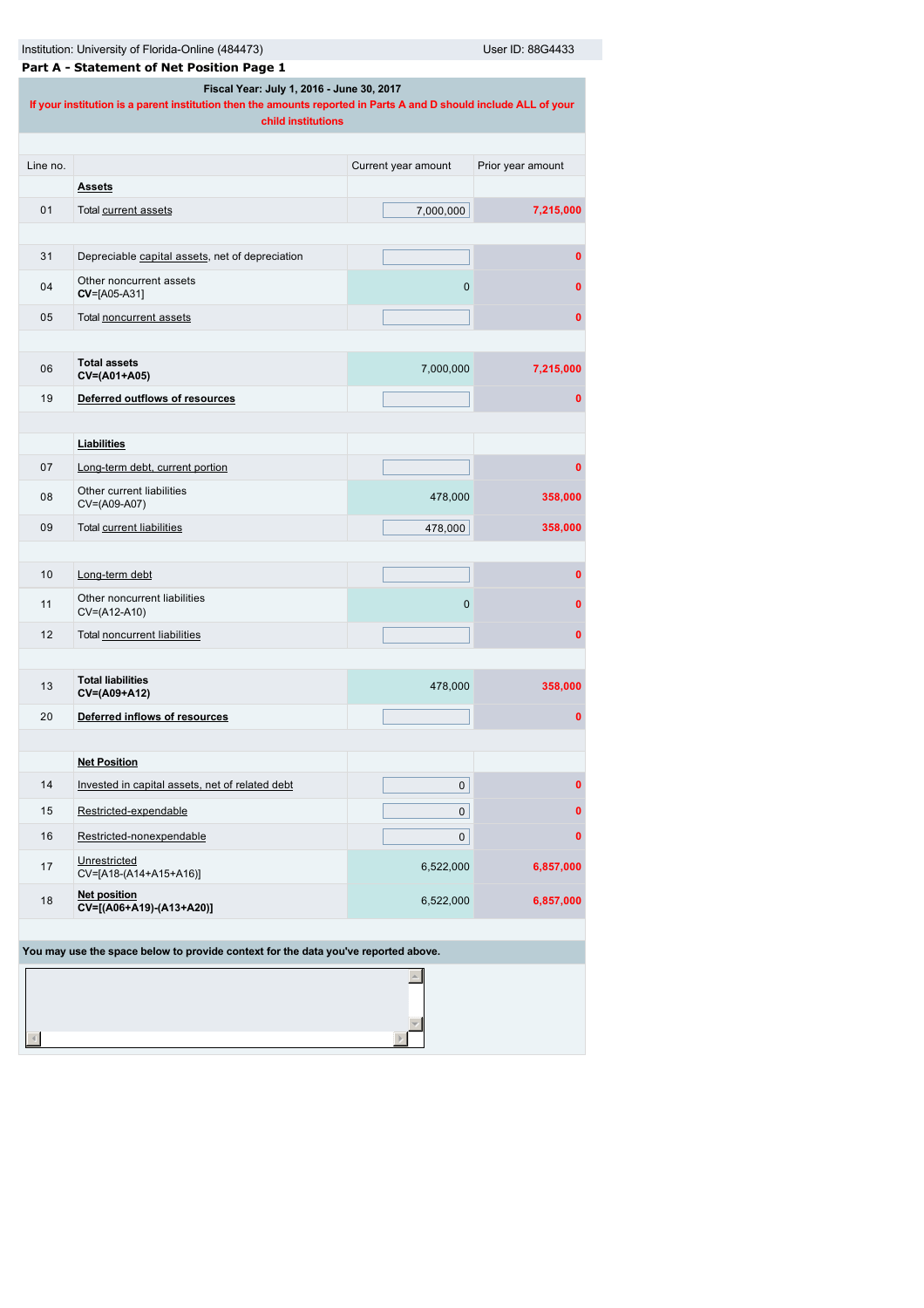|                                                                                    | Institution: University of Florida-Online (484473)<br>User ID: 88G4433 |                |                              |  |  |  |
|------------------------------------------------------------------------------------|------------------------------------------------------------------------|----------------|------------------------------|--|--|--|
|                                                                                    | Part A - Statement of Net Position Page 2                              |                |                              |  |  |  |
|                                                                                    | Fiscal Year: July 1, 2016 - June 30, 2017                              |                |                              |  |  |  |
|                                                                                    |                                                                        |                |                              |  |  |  |
| Line No.                                                                           | Description                                                            | Ending balance | Prior year<br>Ending balance |  |  |  |
|                                                                                    | <b>Capital Assets</b>                                                  |                |                              |  |  |  |
|                                                                                    |                                                                        |                |                              |  |  |  |
| 21                                                                                 | Land and land improvements                                             | $\mathbf{0}$   | $\mathbf{0}$                 |  |  |  |
| 22                                                                                 | Infrastructure                                                         | 0              | 0                            |  |  |  |
| 23                                                                                 | <b>Buildings</b>                                                       | $\mathbf{0}$   | $\bf{0}$                     |  |  |  |
| 32                                                                                 | Equipment, including art and library collections                       | $\mathbf{0}$   | $\mathbf{0}$                 |  |  |  |
| 27                                                                                 | Construction in progress                                               | 0              | $\bf{0}$                     |  |  |  |
|                                                                                    | <b>Total for Plant, Property and Equipment</b><br>$CV = (A21 +  A27)$  | $\bigoplus$ 0  | $\bf{0}$                     |  |  |  |
| 28                                                                                 | Accumulated depreciation                                               | 0<br>۰         | $\mathbf{0}$                 |  |  |  |
| 33                                                                                 | Intangible assets, net of accumulated amortization                     | $\mathbf{0}$   | 0                            |  |  |  |
| 34                                                                                 | Other capital assets                                                   | $\mathbf{0}$   | $\mathbf{0}$                 |  |  |  |
|                                                                                    |                                                                        |                |                              |  |  |  |
|                                                                                    |                                                                        |                |                              |  |  |  |
| You may use the space below to provide context for the data you've reported above. |                                                                        |                |                              |  |  |  |
|                                                                                    |                                                                        |                |                              |  |  |  |
|                                                                                    |                                                                        |                |                              |  |  |  |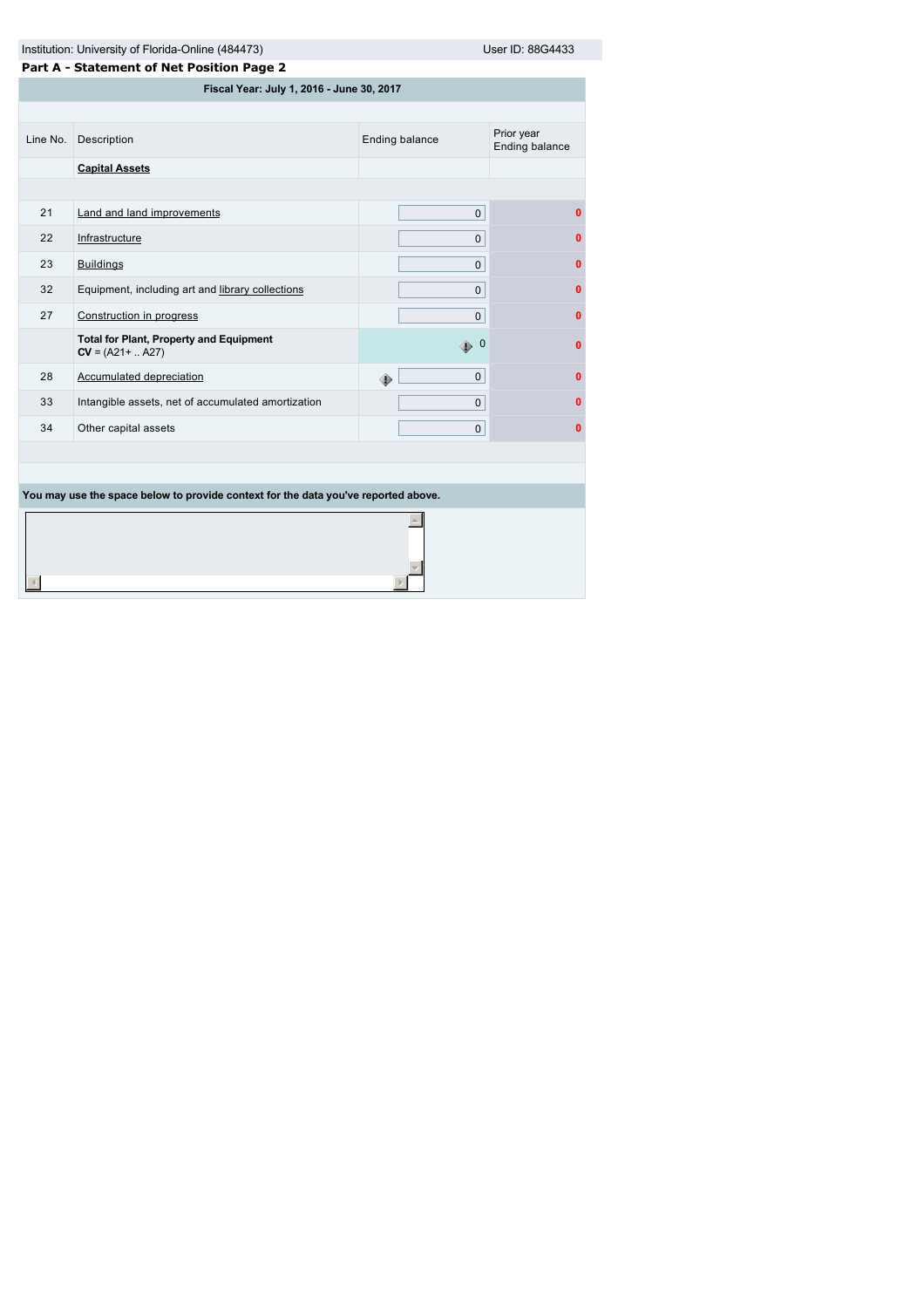| Institution: University of Florida-Online (484473) | User ID: 88G4433 |
|----------------------------------------------------|------------------|
|                                                    |                  |

| Part D - Summary of Changes In Net Position                                        |                                                                                                                                                                                      |                        |                      |  |  |
|------------------------------------------------------------------------------------|--------------------------------------------------------------------------------------------------------------------------------------------------------------------------------------|------------------------|----------------------|--|--|
|                                                                                    | Fiscal Year: July 1, 2016 - June 30, 2017<br>If your institution is a parent institution then the amounts reported in Parts A and D should include ALL of your<br>child institutions |                        |                      |  |  |
|                                                                                    |                                                                                                                                                                                      |                        |                      |  |  |
| Line<br>No.                                                                        | Description                                                                                                                                                                          | Current year<br>amount | Prior year<br>amount |  |  |
| 01                                                                                 | Total revenues and other additions for this institution AND all of its child<br>institutions                                                                                         | 11,860,000             | 10,665,000           |  |  |
|                                                                                    |                                                                                                                                                                                      |                        |                      |  |  |
| 02                                                                                 | Total expenses and deductions for this institution AND all of its child<br>institutions                                                                                              | 12,195,000             | 10,394,000           |  |  |
|                                                                                    |                                                                                                                                                                                      |                        |                      |  |  |
| 03                                                                                 | Change in net position during year<br>$CV = (D01 - D02)$                                                                                                                             | $\bullet$ -335,000     | 271,000              |  |  |
| 04                                                                                 | Net position beginning of year for this institution AND all of its child<br>institutions                                                                                             | 6,857,000              | 6,586,000            |  |  |
| 05                                                                                 | Adjustments to beginning net position and other gains or losses<br>$CV = [D06-(D03+D04)]$                                                                                            | 0                      | 0                    |  |  |
| 06                                                                                 | Net position end of year for this institution AND all of its child<br>institutions (from A18)                                                                                        | 6,522,000              | 6,857,000            |  |  |
|                                                                                    |                                                                                                                                                                                      |                        |                      |  |  |
| You may use the space below to provide context for the data you've reported above. |                                                                                                                                                                                      |                        |                      |  |  |
|                                                                                    |                                                                                                                                                                                      |                        |                      |  |  |
|                                                                                    |                                                                                                                                                                                      |                        |                      |  |  |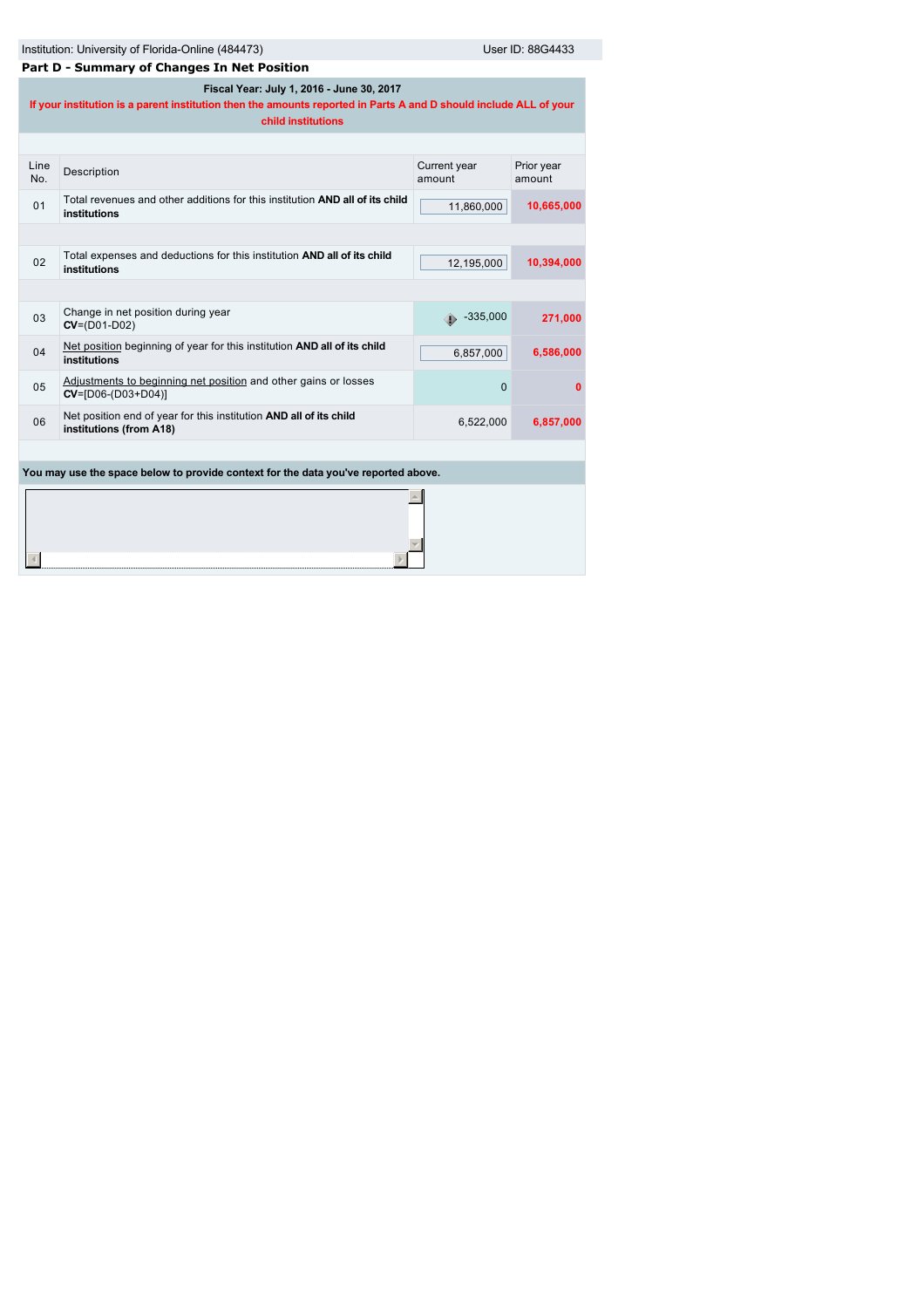| Institution: University of Florida-Online (484473) |  |  |
|----------------------------------------------------|--|--|
|                                                    |  |  |

Institution: University of Florida-Online (4854433) User ID: 88G4433

| <b>Part E - Scholarships and Fellowships</b> |  |  |  |
|----------------------------------------------|--|--|--|
| Fiscal Year: July 1, 2016 - June 30, 2017    |  |  |  |

**DO NOT REPORT FEDERAL DIRECT STUDENT LOANS (FDSL) ANYWHERE IN THIS SECTION**

| Line<br>No. | <b>Scholarships and Fellowships</b>                                                                                                                                          | <b>Current year</b><br>amount | Prior year<br>amount |  |  |
|-------------|------------------------------------------------------------------------------------------------------------------------------------------------------------------------------|-------------------------------|----------------------|--|--|
| 01          | Pell grants (federal)                                                                                                                                                        | 3,267,000                     | 2,679,000            |  |  |
| 02          | Other federal grants (Do NOT include FDSL amounts)                                                                                                                           |                               | 0                    |  |  |
| 03          | Grants by state government                                                                                                                                                   | 1,144,000                     | 845,000              |  |  |
| 04          | Grants by local government                                                                                                                                                   |                               | $\Omega$             |  |  |
| 05          | Institutional grants from restricted resources                                                                                                                               | 1,342,000                     | 1,030,000            |  |  |
| 06          | Institutional grants from unrestricted resources<br>$CV = [E07 - (E01 +  + E05)]$                                                                                            | 0                             | $\Omega$             |  |  |
| 07          | Total revenue that funds scholarships and fellowships                                                                                                                        | 5,753,000                     | 4,554,000            |  |  |
|             |                                                                                                                                                                              |                               |                      |  |  |
|             | Discounts and Allowances                                                                                                                                                     |                               |                      |  |  |
| 08          | Discounts and allowances applied to tuition and fees                                                                                                                         | 5,753,000                     | 4,554,000            |  |  |
| 09          | Discounts and allowances applied to sales and services of<br>auxiliary enterprises                                                                                           |                               | 0                    |  |  |
| 10          | Total discounts and allowances<br>$CV = (E08 + E09)$                                                                                                                         | 5,753,000                     | 4,554,000            |  |  |
|             |                                                                                                                                                                              |                               |                      |  |  |
| 11          | Net scholarships and fellowships expenses after deducting<br>discounts and allowances<br>CV= (E07-E10) This amount will be carried forward to C10 of the<br>expense section. | $\bigoplus$ 0                 | $\Omega$             |  |  |
|             |                                                                                                                                                                              |                               |                      |  |  |
|             | You may use the space below to provide context for the data you've reported above.                                                                                           |                               |                      |  |  |
|             |                                                                                                                                                                              |                               |                      |  |  |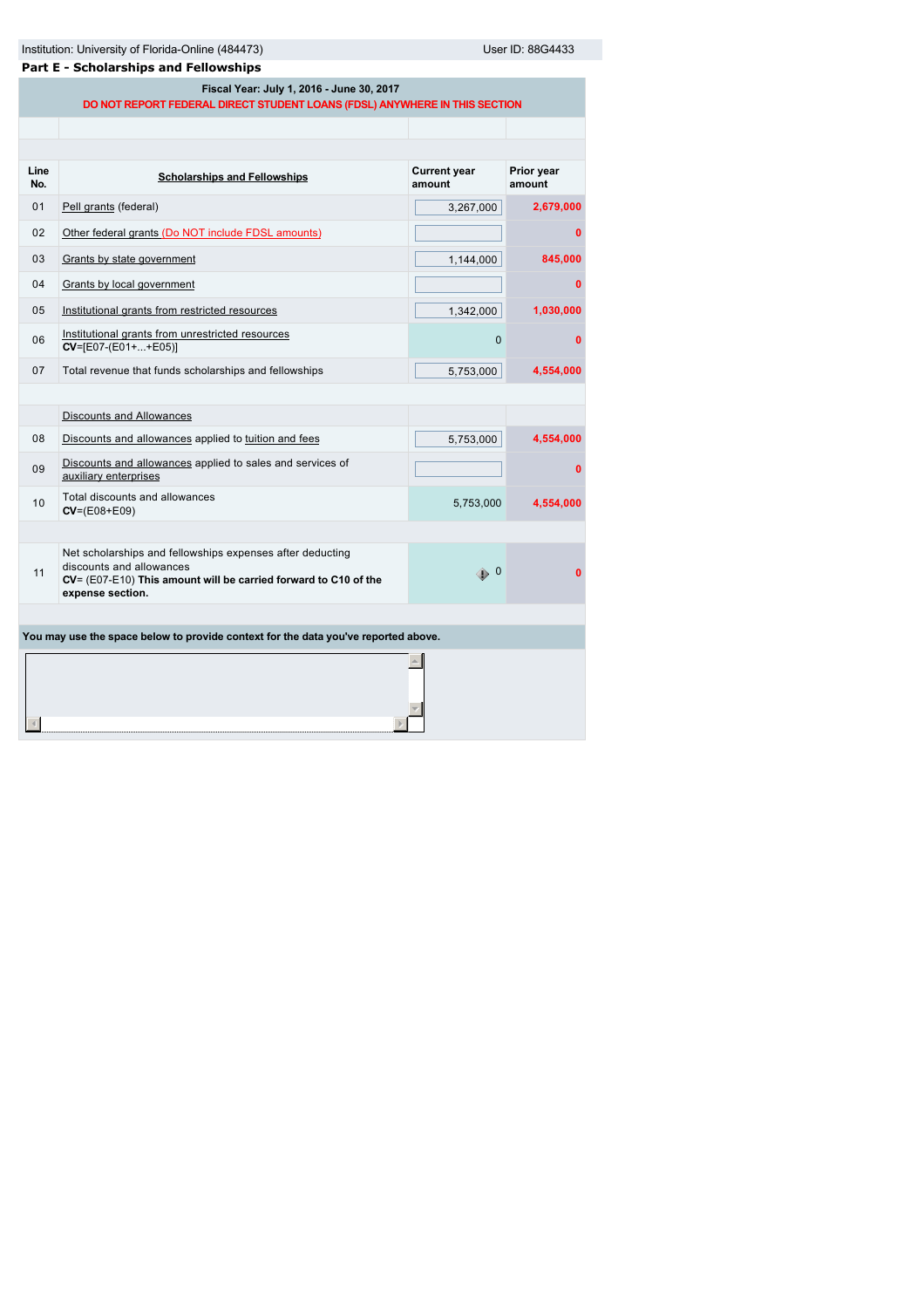| าstitution: Universitv of Florida-Online (484473) |  |  |
|---------------------------------------------------|--|--|
|                                                   |  |  |

User ID: 88G4433

| Part B - Revenues by Source (1) |
|---------------------------------|
|---------------------------------|

| Fiscal Year: July 1, 2016 - June 30, 2017 |                                                                                          |                            |                   |  |
|-------------------------------------------|------------------------------------------------------------------------------------------|----------------------------|-------------------|--|
|                                           |                                                                                          |                            |                   |  |
| Line No.                                  | <b>Source of Funds</b>                                                                   | <b>Current year amount</b> | Prior year amount |  |
|                                           | <b>Operating Revenues</b>                                                                |                            |                   |  |
| 01                                        | Tuition and fees, after deducting discounts & allowances                                 | 1,073,000                  | 1,073,000         |  |
|                                           | Grants and contracts - operating                                                         |                            |                   |  |
| 02                                        | Federal operating grants and contracts                                                   |                            | 0                 |  |
| 03                                        | State operating grants and contracts                                                     |                            | 0                 |  |
| 04                                        | Local government/private operating grants and contracts                                  | 1,342,000                  | 1,030,000         |  |
|                                           | 04a Local government operating grants and contracts                                      |                            | 0                 |  |
|                                           | 04b Private operating grants and contracts                                               | 1,342,000                  | 1,030,000         |  |
| 05                                        | Sales and services of auxiliary enterprises,<br>after deducting discounts and allowances |                            | 0                 |  |
| 06                                        | Sales and services of hospitals,<br>after deducting patient contractual allowances       |                            | 0                 |  |
| 26                                        | Sales and services of educational activities                                             |                            | $\Omega$          |  |
| 07                                        | Independent operations                                                                   |                            | 0                 |  |
| 08                                        | Other sources - operating<br>$CV=[B09-(B01++B07)]$                                       | $\Omega$                   | 0                 |  |
| 09                                        | Total operating revenues                                                                 | 2,415,000                  | 2,103,000         |  |
|                                           |                                                                                          |                            |                   |  |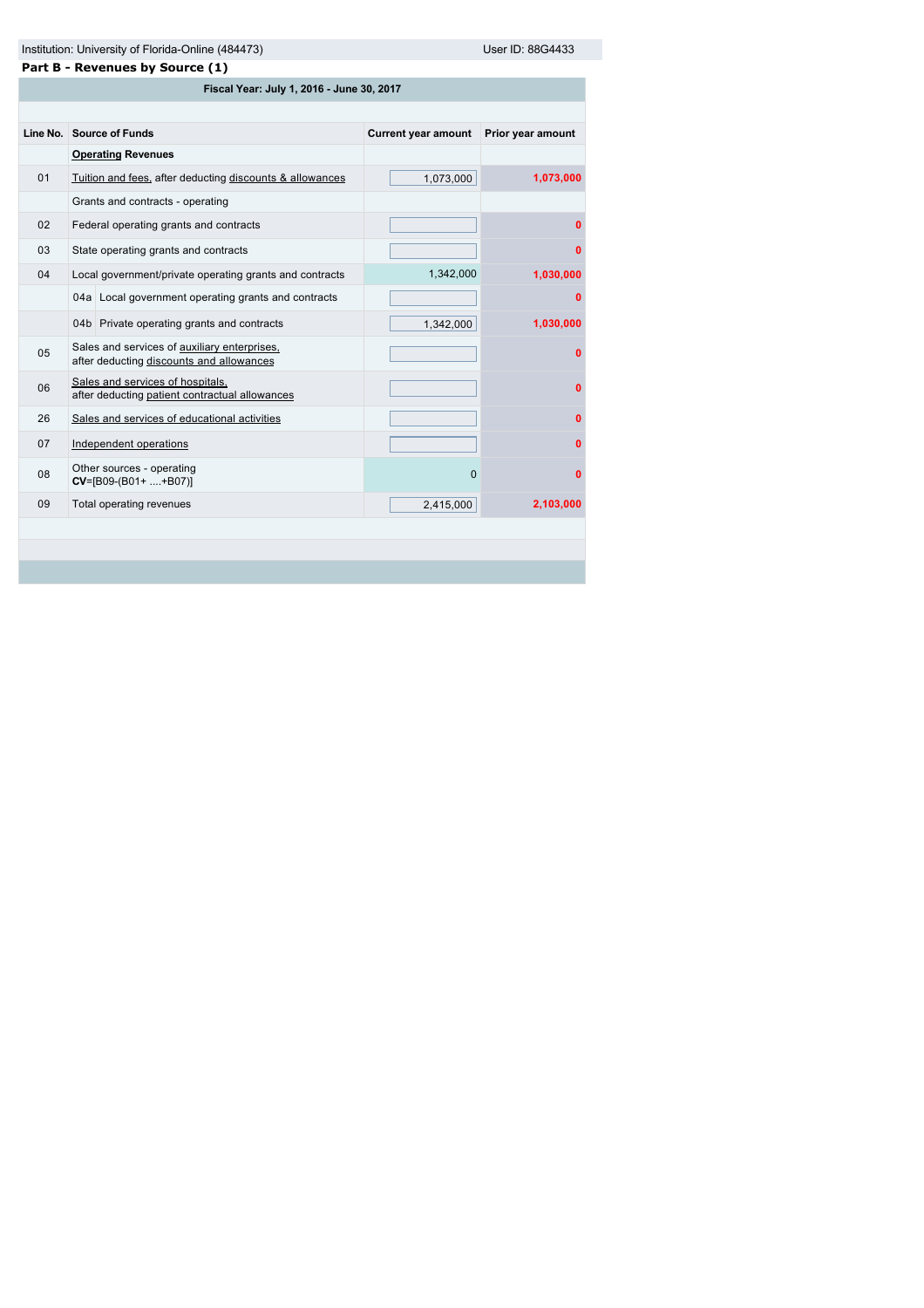Institution: University of Florida-Online (484473) User ID: 88G4433

| Part B - Revenues by Source (2) |                                                                                   |                            |                      |  |  |  |  |  |
|---------------------------------|-----------------------------------------------------------------------------------|----------------------------|----------------------|--|--|--|--|--|
|                                 | Fiscal Year: July 1, 2016 - June 30, 2017                                         |                            |                      |  |  |  |  |  |
|                                 |                                                                                   |                            |                      |  |  |  |  |  |
| Line<br>No.                     | Source of funds                                                                   | <b>Current year amount</b> | Prior year<br>amount |  |  |  |  |  |
|                                 | <b>Nonoperating Revenues</b>                                                      |                            |                      |  |  |  |  |  |
| 10                              | Federal appropriations                                                            |                            | $\bf{0}$             |  |  |  |  |  |
| 11                              | State appropriations                                                              | 5,034,000                  | 5,038,000            |  |  |  |  |  |
| 12                              | Local appropriations, education district taxes, and similar support               |                            | 0                    |  |  |  |  |  |
|                                 | Grants-nonoperating                                                               |                            |                      |  |  |  |  |  |
| 13                              | Federal nonoperating grants Do NOT include Federal Direct<br><b>Student Loans</b> | 3,267,000                  | 2,679,000            |  |  |  |  |  |
| 14                              | State nonoperating grants                                                         | 1,144,000                  | 845,000              |  |  |  |  |  |
| 15                              | Local government nonoperating grants                                              |                            | $\mathbf 0$          |  |  |  |  |  |
| 16                              | Gifts, including contributions from affiliated organizations                      | ۰                          | $\mathbf{0}$         |  |  |  |  |  |
| 17                              | Investment income                                                                 |                            | $\mathbf{0}$         |  |  |  |  |  |
| 18                              | Other nonoperating revenues<br>$CV=[B19-(B10++B17)]$                              | $\Omega$                   | $\mathbf{0}$         |  |  |  |  |  |
| 19                              | Total nonoperating revenues                                                       | 9,445,000                  | 8,562,000            |  |  |  |  |  |
| 27                              | Total operating and nonoperating revenues<br>CV=[B19+B09]                         | 11,860,000                 | 10,665,000           |  |  |  |  |  |
| 28                              | 12-month Student FTE from E12                                                     | 1,807                      | 1,276                |  |  |  |  |  |
| 29                              | Total operating and nonoperating revenues per student FTE<br>CV=[B27/B28]         | 6,563                      | 8,358                |  |  |  |  |  |
|                                 |                                                                                   |                            |                      |  |  |  |  |  |
|                                 |                                                                                   |                            |                      |  |  |  |  |  |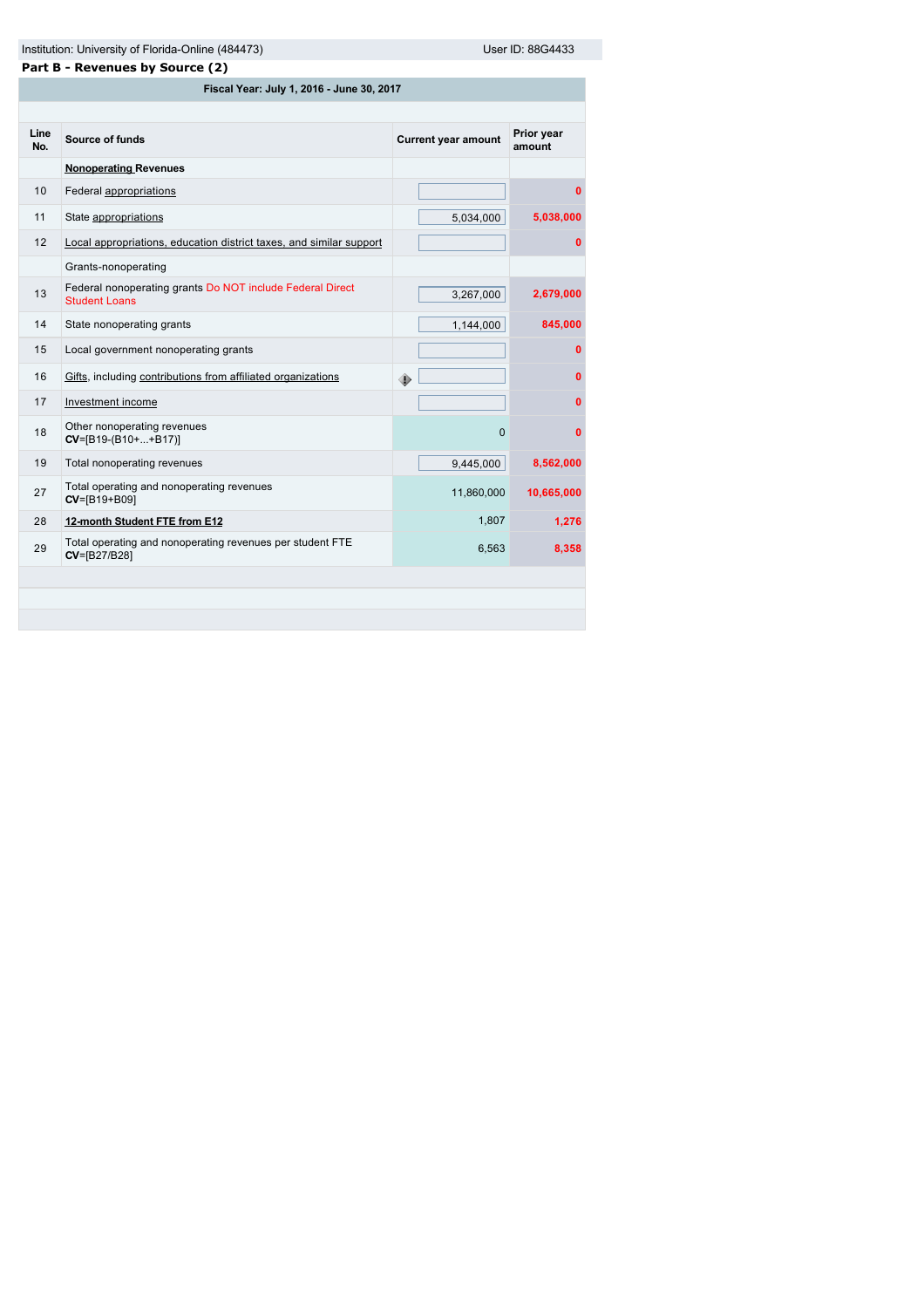|          | User ID: 88G4433<br>Institution: University of Florida-Online (484473)             |                            |                   |  |  |  |
|----------|------------------------------------------------------------------------------------|----------------------------|-------------------|--|--|--|
|          | Part B - Revenues by Source (3)                                                    |                            |                   |  |  |  |
|          | Fiscal Year: July 1, 2016 - June 30, 2017                                          |                            |                   |  |  |  |
|          |                                                                                    |                            |                   |  |  |  |
| Line No. | Source of funds                                                                    | <b>Current year amount</b> | Prior year amount |  |  |  |
|          | <b>Other Revenues and Additions</b>                                                |                            |                   |  |  |  |
| 20       | Capital appropriations                                                             | $\mathbf 0$                | 0                 |  |  |  |
| 21       | Capital grants and gifts                                                           | $\Omega$                   | 0                 |  |  |  |
| 22       | Additions to permanent endowments                                                  | $\mathbf{0}$               | $\mathbf{0}$      |  |  |  |
| 23       | Other revenues and additions<br>$CV=[B24-(B20++B22)]$                              | $\Omega$                   | 0                 |  |  |  |
| 24       | Total other revenues and additions<br>$CV=[B25-(B9+B19)]$                          | 0                          | $\bf{0}$          |  |  |  |
|          |                                                                                    |                            |                   |  |  |  |
| 25       | Total all revenues and other additions                                             | 11,860,000                 | 10,665,000        |  |  |  |
|          |                                                                                    |                            |                   |  |  |  |
|          | You may use the space below to provide context for the data you've reported above. |                            |                   |  |  |  |
|          |                                                                                    |                            |                   |  |  |  |
|          |                                                                                    |                            |                   |  |  |  |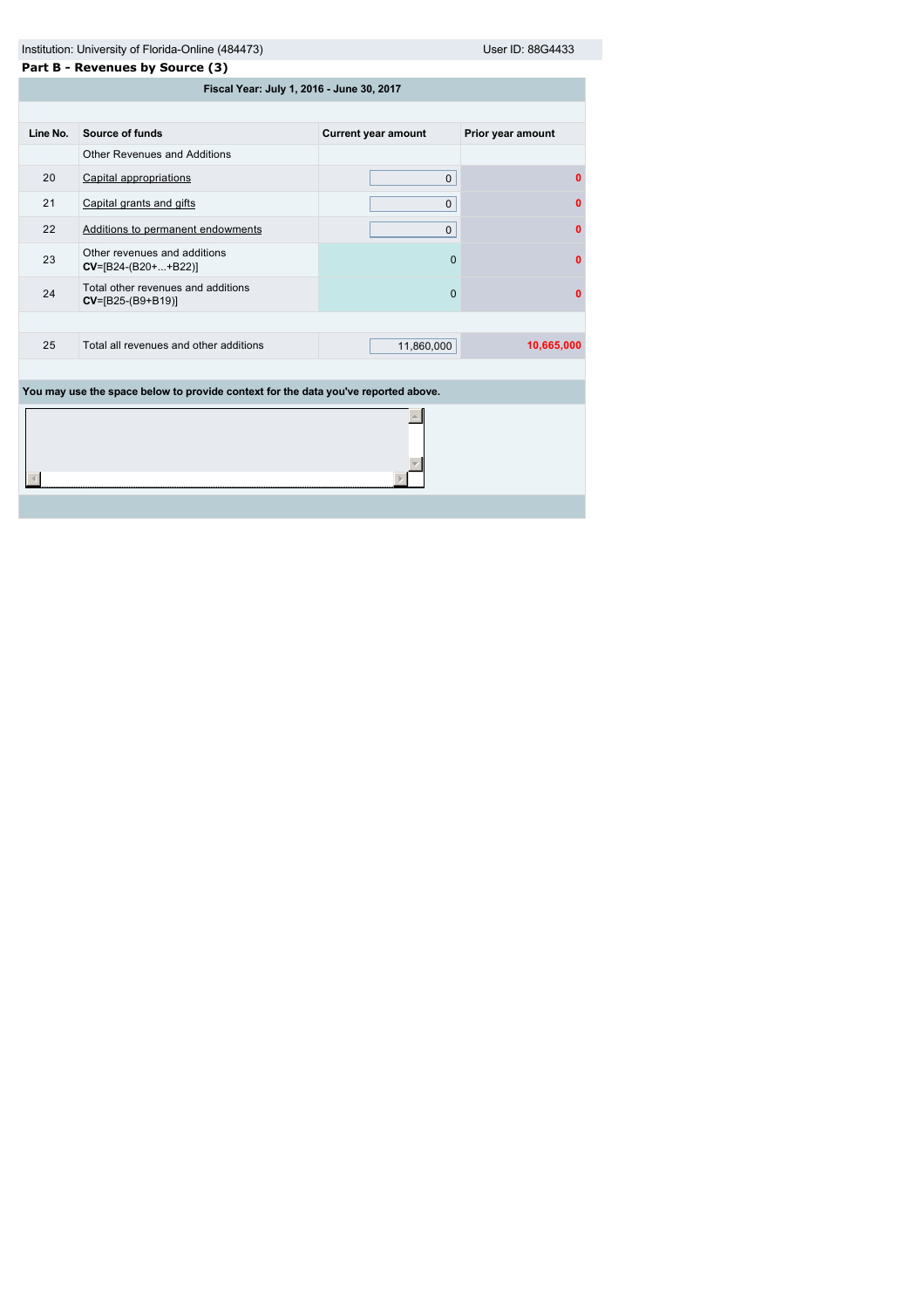# Institution: University of Florida-Online (484473) User ID: 88G4433

|             | Part C-1 - Expenses by Functional Classification                                                              |                     |                                             |                       |                                            |  |  |
|-------------|---------------------------------------------------------------------------------------------------------------|---------------------|---------------------------------------------|-----------------------|--------------------------------------------|--|--|
|             | Fiscal Year: July 1, 2016 - June 30, 2017<br>Report Total Operating AND Nonoperating Expenses in this section |                     |                                             |                       |                                            |  |  |
| Line<br>No. | <b>Expense: Functional Classifications</b>                                                                    | <b>Total amount</b> | <b>Prior Year</b><br>Total<br><b>Amount</b> | Salaries and<br>wages | <b>Prior Year</b><br>Salaries and<br>wages |  |  |
|             |                                                                                                               | (1)                 |                                             | (2)                   |                                            |  |  |
| 01          | Instruction                                                                                                   | 8,936,000<br>◈      | 3,788,000                                   | 3,901,000             | 3,087,000                                  |  |  |
| 02          | Research                                                                                                      | 21,000              | $\mathbf{0}$                                |                       | $\mathbf{0}$                               |  |  |
| 03          | Public service                                                                                                | ۰                   | 102,000                                     | $\mathbf{0}$          | 82,000                                     |  |  |
| 05          | Academic support                                                                                              | 1,981,000<br>۰      | 5,623,000                                   | 1,314,000             | 1,425,000                                  |  |  |
| 06          | Student services                                                                                              | 882,000             | 595,000                                     | 637,000               | 373,000                                    |  |  |
| 07          | Institutional support                                                                                         | $\mathbf{0}$        | $\mathbf{0}$                                |                       | $\Omega$                                   |  |  |
| 10          | Scholarships and fellowships expenses,<br>net of discounts and allowances<br>(from Part E, line 11)           | $\Omega$            | $\mathbf{0}$                                |                       |                                            |  |  |
| 11          | <b>Auxiliary enterprises</b>                                                                                  |                     | $\mathbf{0}$                                |                       | $\mathbf{0}$                               |  |  |
| 12          | Hospital services                                                                                             |                     | $\mathbf{0}$                                |                       | $\Omega$                                   |  |  |
| 13          | Independent operations                                                                                        |                     | $\mathbf{0}$                                |                       | $\mathbf{0}$                               |  |  |
| 14          | Other Functional Expenses and<br>deductions<br>CV=[C19-(C01++C13)]                                            | 375,000             | 286,000                                     | $\Omega$              | $\mathbf{0}$                               |  |  |
| 19          | <b>Total expenses and deductions</b>                                                                          | 12.195.000          | 10,394,000                                  | 5,852,000             | 4.967.000                                  |  |  |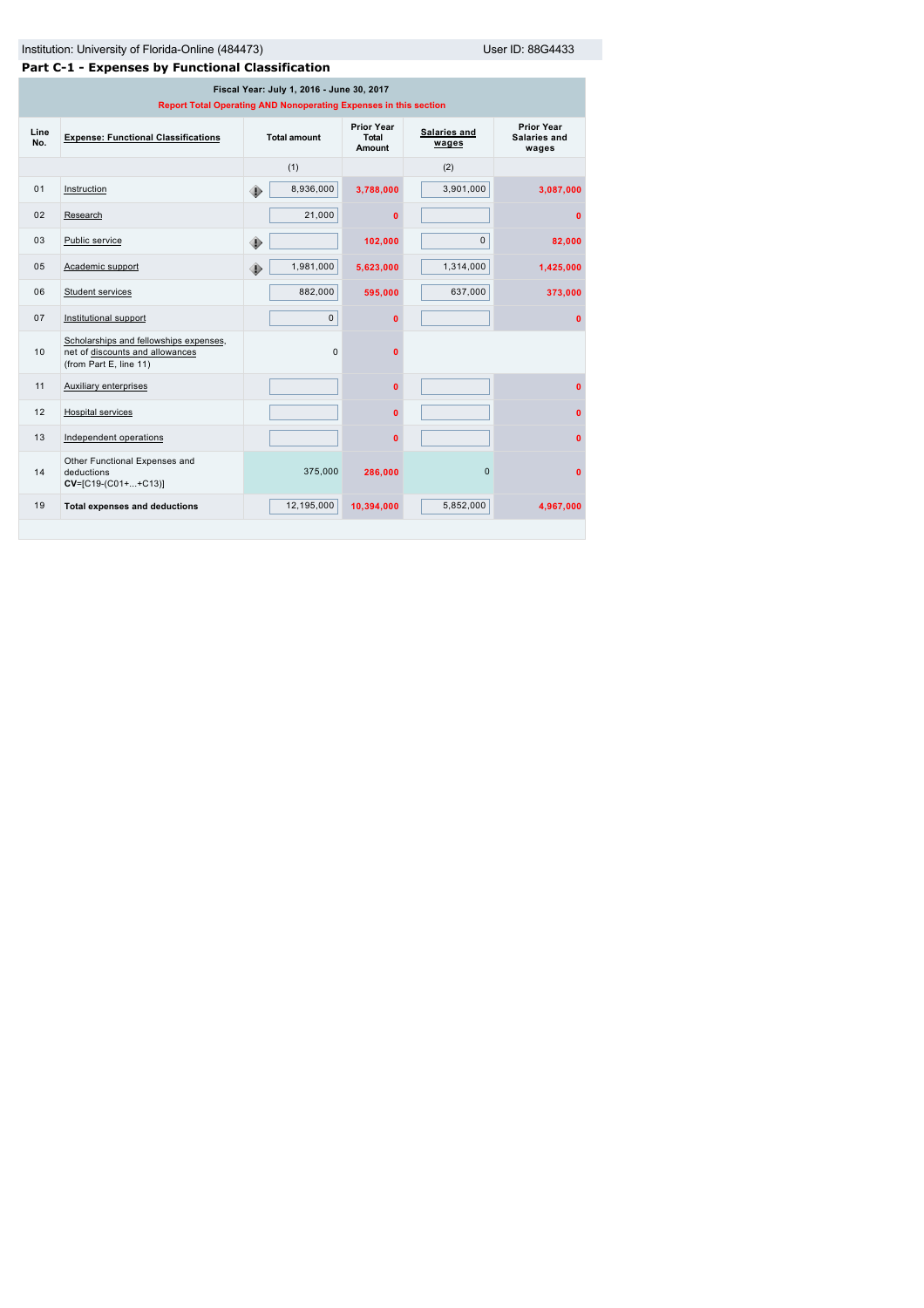|  | Institution: University of Florida-Online (484473) |
|--|----------------------------------------------------|
|--|----------------------------------------------------|

User ID: 88G4433

|          | Part C-2 - Expenses by Natural Classification                              |                     |                   |  |  |  |  |
|----------|----------------------------------------------------------------------------|---------------------|-------------------|--|--|--|--|
|          | Fiscal Year: July 1, 2016 - June 30, 2017                                  |                     |                   |  |  |  |  |
|          | Line No. Expense: Natural Classifications                                  | <b>Total Amount</b> | Prior year amount |  |  |  |  |
|          |                                                                            |                     |                   |  |  |  |  |
| $19-2$   | Salaries and Wages(from Part C-1, Column 2 line 19)                        | 5,852,000           | 4,967,000         |  |  |  |  |
| $19-3$   | <b>Benefits</b>                                                            | 1,420,000           | 1,042,000         |  |  |  |  |
| $19-4$   | Operation and Maintenance of Plant (as a natural expense)                  | $\mathbf{0}$<br>۰   | $\Omega$          |  |  |  |  |
| $19-5$   | Depreciation                                                               | 0                   | $\mathbf{0}$      |  |  |  |  |
| $19-6$   | Interest                                                                   | $\mathbf{0}$        | $\mathbf{0}$      |  |  |  |  |
| $19 - 7$ | Other Natural Expenses and Deductions<br>$CV=[C19-1 - (C19-2 +  + C19-6)]$ | 4,923,000           | 4,385,000         |  |  |  |  |
| $19-1$   | <b>Total Expenses and Deductions</b><br>(from Part C-1, Line 19)           | 12,195,000          | 10,394,000        |  |  |  |  |
| $20 - 1$ | 12-month Student FTE (from E12 survey)                                     | 1,807               | 1,276             |  |  |  |  |
| $21 - 1$ | Total expenses and deductions per student FTE<br>CV=[C19-1/C20-1]          | 6,749               | 8,146             |  |  |  |  |
|          |                                                                            |                     |                   |  |  |  |  |

**You may use the space below to provide context for the data you've reported above.**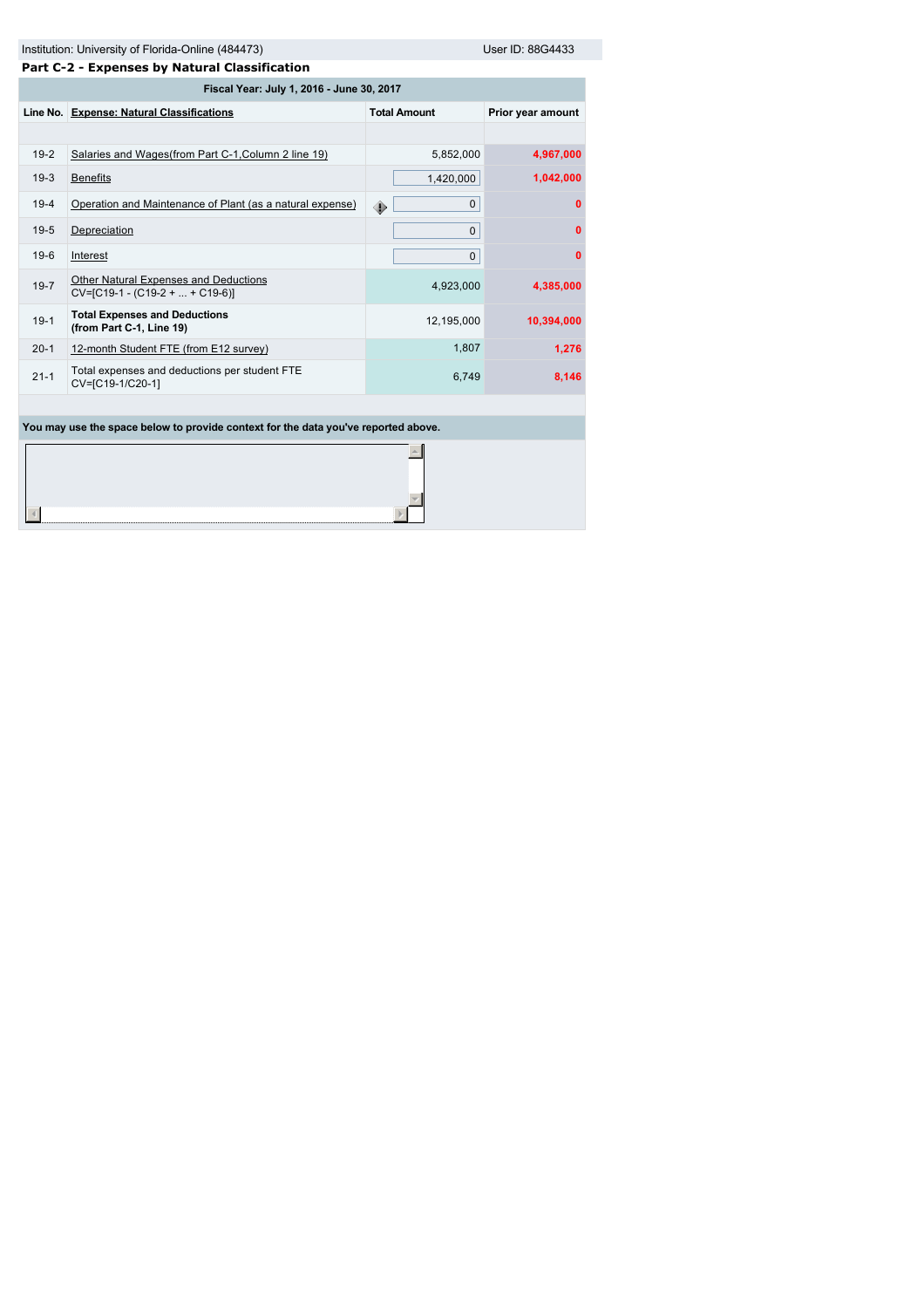Institution: University of Florida-Online (4854433) User ID: 88G4433

|                 | Part J - Revenue Data for the Census Bureau                     |                                                                                                               |                                                                                    |                          |           |                                                 |
|-----------------|-----------------------------------------------------------------|---------------------------------------------------------------------------------------------------------------|------------------------------------------------------------------------------------|--------------------------|-----------|-------------------------------------------------|
|                 |                                                                 |                                                                                                               | Fiscal Year: July 1, 2016 - June 30, 2017                                          |                          |           |                                                 |
|                 |                                                                 |                                                                                                               |                                                                                    | Amount                   |           |                                                 |
| Source and type |                                                                 | Total for all funds<br>and operations<br>(includes<br>endowment<br>funds,<br>but excludes<br>component units) | Education and<br>general/independent<br>operations                                 | Auxiliary<br>enterprises | Hospitals | Agriculture<br>extension/experiment<br>services |
|                 |                                                                 | (1)                                                                                                           | (2)                                                                                | (3)                      | (4)       | (5)                                             |
|                 | 01 Tuition and fees                                             | 6,826,000                                                                                                     | 6,826,000                                                                          |                          |           |                                                 |
| 02              | Sales and<br>services                                           | 0                                                                                                             |                                                                                    | $\pmb{0}$                |           |                                                 |
| 03              | Federal<br>grants/contracts<br>(excludes Pell<br>Grants)        | $\overline{0}$                                                                                                |                                                                                    |                          |           |                                                 |
|                 |                                                                 | Revenue from the state government:                                                                            |                                                                                    |                          |           |                                                 |
|                 | State<br>04 appropriations,<br>current & capital                | 5,034,000                                                                                                     | 5,034,000                                                                          |                          |           |                                                 |
| 05              | State grants<br>and contracts                                   | 0                                                                                                             |                                                                                    |                          |           |                                                 |
|                 | Revenue from local governments:                                 |                                                                                                               |                                                                                    |                          |           |                                                 |
|                 | Local<br>06 appropriation,<br>current & capital                 | 0                                                                                                             |                                                                                    |                          |           |                                                 |
|                 | Local<br>07 government<br>grants/contracts                      | 0                                                                                                             |                                                                                    |                          |           |                                                 |
| 08              | Receipts from<br>property and<br>non-property<br>taxes          |                                                                                                               |                                                                                    |                          |           |                                                 |
| 09 <sup>1</sup> | Gifts and private<br>grants,<br>NOT including<br>capital grants | 1,342,000                                                                                                     |                                                                                    |                          |           |                                                 |
| 10              | Interest<br>earnings                                            |                                                                                                               |                                                                                    |                          |           |                                                 |
| 11              | Dividend<br>earnings                                            |                                                                                                               |                                                                                    |                          |           |                                                 |
| 12              | Realized capital<br>gains                                       |                                                                                                               |                                                                                    |                          |           |                                                 |
|                 |                                                                 |                                                                                                               |                                                                                    |                          |           |                                                 |
|                 |                                                                 |                                                                                                               | You may use the space below to provide context for the data you've reported above. |                          |           |                                                 |
|                 |                                                                 |                                                                                                               |                                                                                    |                          |           |                                                 |
|                 |                                                                 |                                                                                                               |                                                                                    |                          |           |                                                 |
|                 |                                                                 |                                                                                                               |                                                                                    |                          |           |                                                 |
|                 |                                                                 |                                                                                                               |                                                                                    |                          |           |                                                 |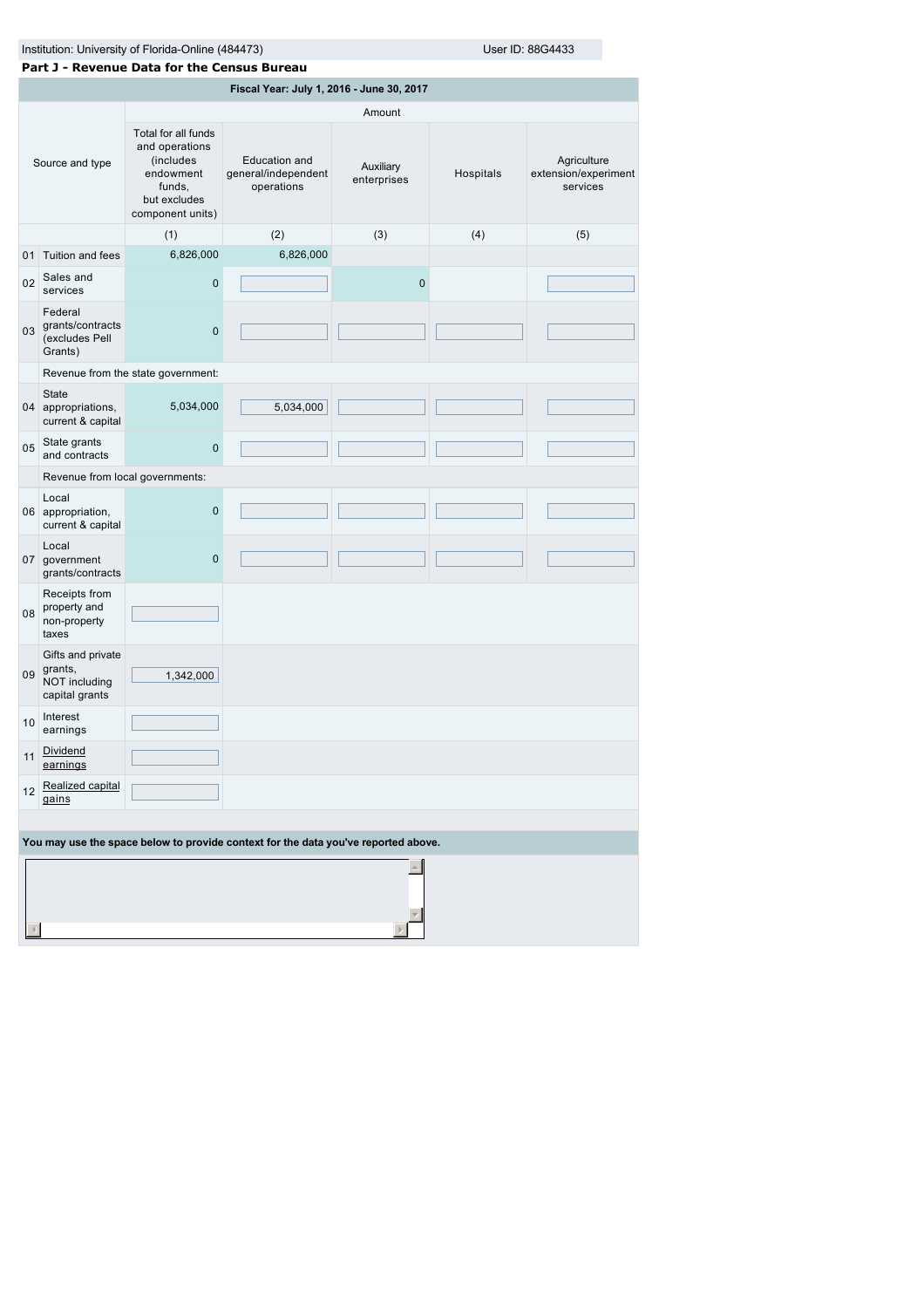|          | Institution: University of Florida-Online (484473)<br>User ID: 88G4433                   |                                                                                                            |                                                        |                          |              |                                                     |  |
|----------|------------------------------------------------------------------------------------------|------------------------------------------------------------------------------------------------------------|--------------------------------------------------------|--------------------------|--------------|-----------------------------------------------------|--|
|          |                                                                                          | Part K - Expenditure Data for the Census Bureau                                                            |                                                        |                          |              |                                                     |  |
|          |                                                                                          |                                                                                                            | Fiscal Year: July 1, 2016 - June 30, 2017              |                          |              |                                                     |  |
| Category |                                                                                          | Total for all funds<br>and<br>operations (includes<br>endowment funds,<br>but excludes<br>component units) | Education and<br>general/<br>independent<br>operations | Auxiliary<br>enterprises | Hospitals    | Agriculture<br>extension/<br>experiment<br>services |  |
|          |                                                                                          | (1)                                                                                                        | (2)                                                    | (3)                      | (4)          | (5)                                                 |  |
|          | Employee<br>02 benefits,<br>total                                                        | 1,419,000                                                                                                  | 1,397,000                                              | $\mathsf{O}$             | $\mathbf 0$  | 22,000                                              |  |
| 03       | Payment to<br>state<br>retirement<br>funds<br>(maybe<br>included in<br>line 02<br>above) | 217,000                                                                                                    | 213,000                                                | $\mathbf{0}$             | $\mathbf{0}$ | 4,000                                               |  |
| 04       | Current<br>expenditures<br>including<br>salaries                                         | 7,987,000                                                                                                  | 7,724,000                                              | $\mathbf 0$              | 263,000      |                                                     |  |
|          | Capital<br>outlays                                                                       |                                                                                                            |                                                        |                          |              |                                                     |  |
|          | 05 Construction                                                                          | $\mathbf 0$                                                                                                | $\pmb{0}$                                              | $\mathbf 0$              | $\mathbf{0}$ | $\overline{0}$                                      |  |
| 06       | Equipment<br>purchases                                                                   | $\overline{0}$                                                                                             | $\mathbf 0$                                            | $\mathbf 0$              | $\mathbf 0$  | $\mathbf 0$                                         |  |
| 07       | Land<br>purchases                                                                        | $\overline{0}$                                                                                             | $\pmb{0}$                                              | $\mathsf{O}$             | $\mathbf 0$  | $\overline{0}$                                      |  |
|          | Interest on<br>debt<br>08 outstanding,<br>all funds and<br>activities                    |                                                                                                            |                                                        |                          |              |                                                     |  |
|          |                                                                                          |                                                                                                            |                                                        |                          |              |                                                     |  |
|          | You may use the space below to provide context for the data you've reported above.       |                                                                                                            |                                                        |                          |              |                                                     |  |
|          |                                                                                          |                                                                                                            |                                                        |                          |              |                                                     |  |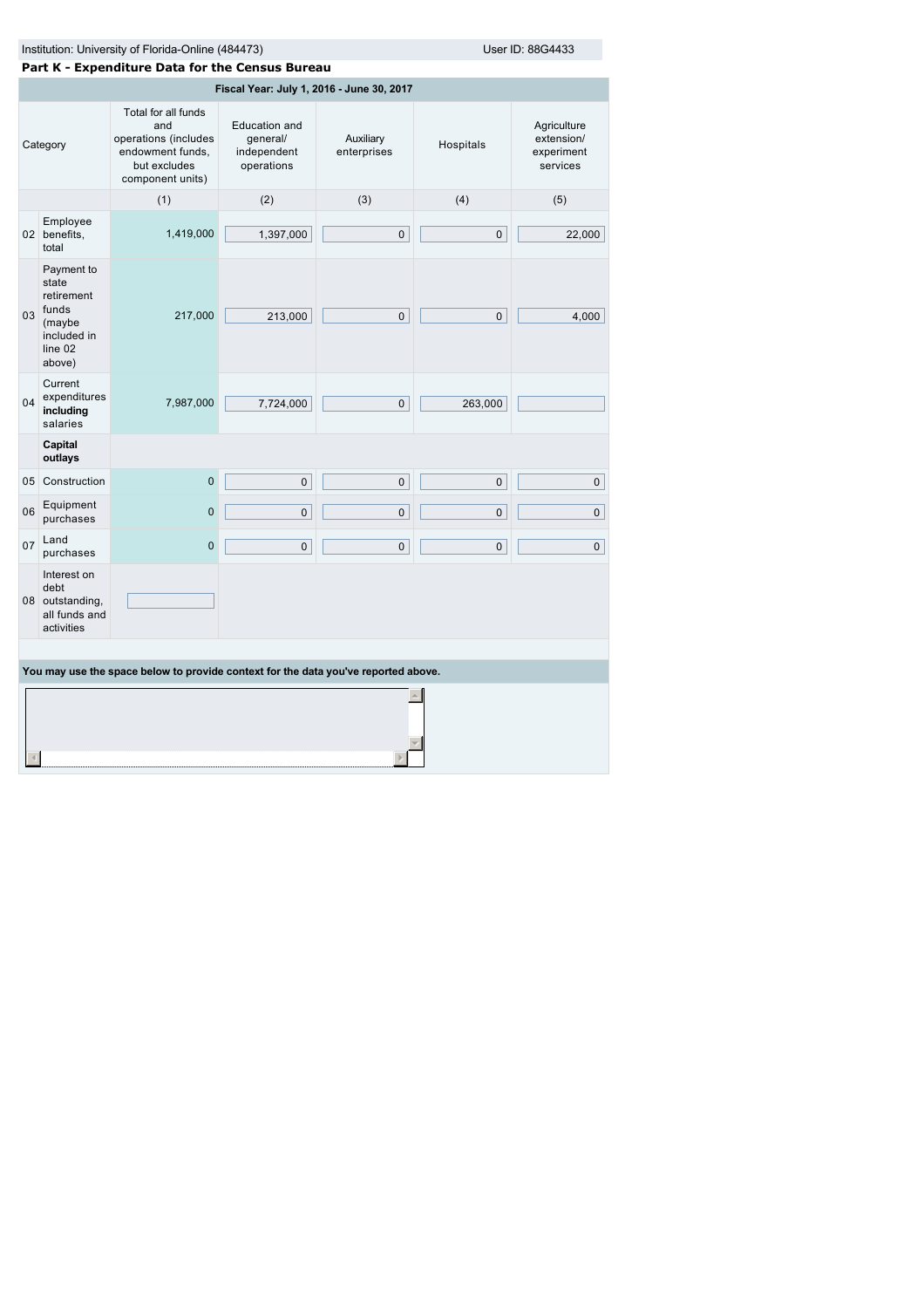|                                                         | Part L - Debt and Assets for Census Bureau, page 1                                                            |  |  |  |  |  |  |
|---------------------------------------------------------|---------------------------------------------------------------------------------------------------------------|--|--|--|--|--|--|
| Fiscal Year: July 1, 2016 - June 30, 2017               |                                                                                                               |  |  |  |  |  |  |
|                                                         |                                                                                                               |  |  |  |  |  |  |
|                                                         | Amount                                                                                                        |  |  |  |  |  |  |
| Long-term debt outstanding at beginning of fiscal year  | $\mathbf{0}$                                                                                                  |  |  |  |  |  |  |
| Long-term debt issued during fiscal year                | $\mathbf{0}$                                                                                                  |  |  |  |  |  |  |
| Long-term debt retired during fiscal year               | $\mathbf 0$                                                                                                   |  |  |  |  |  |  |
| Long-term debt outstanding at end of fiscal year        | $\mathbf{0}$                                                                                                  |  |  |  |  |  |  |
| Short-term debt outstanding at beginning of fiscal year | $\Omega$                                                                                                      |  |  |  |  |  |  |
| Short-term debt outstanding at end of fiscal year       | $\Omega$                                                                                                      |  |  |  |  |  |  |
|                                                         |                                                                                                               |  |  |  |  |  |  |
|                                                         |                                                                                                               |  |  |  |  |  |  |
|                                                         |                                                                                                               |  |  |  |  |  |  |
|                                                         | <b>Debt</b><br>Category<br>You may use the space below to provide context for the data you've reported above. |  |  |  |  |  |  |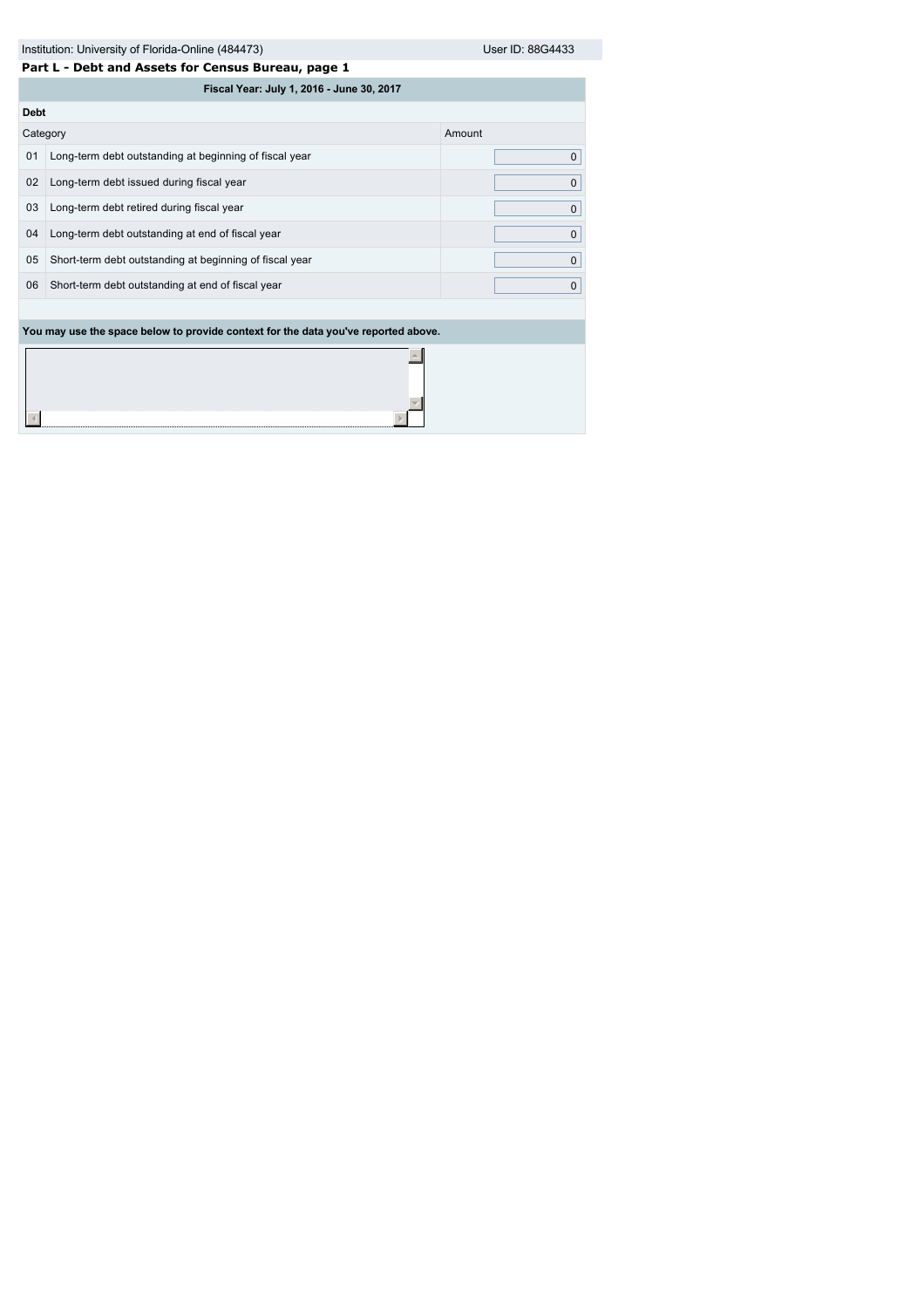| Institution: University of Florida-Online (484473) | User ID: 88G4433 |
|----------------------------------------------------|------------------|
|                                                    |                  |

|    | Part L - Debt and Assets for Census Bureau, page 2                                         |           |  |  |  |  |
|----|--------------------------------------------------------------------------------------------|-----------|--|--|--|--|
|    | Fiscal Year: July 1, 2016 - June 30, 2017                                                  |           |  |  |  |  |
|    | <b>Assets</b>                                                                              |           |  |  |  |  |
|    | Category                                                                                   | Amount    |  |  |  |  |
| 07 | Total cash and security assets held at end of fiscal year in sinking or debt service funds |           |  |  |  |  |
| 08 | Total cash and security assets held at end of fiscal year in bond funds                    |           |  |  |  |  |
| 09 | Total cash and security assets held at end of fiscal year in all other funds               | 6,652,000 |  |  |  |  |
|    |                                                                                            |           |  |  |  |  |
|    | You may use the space below to provide context for the data you've reported above.         |           |  |  |  |  |
|    |                                                                                            |           |  |  |  |  |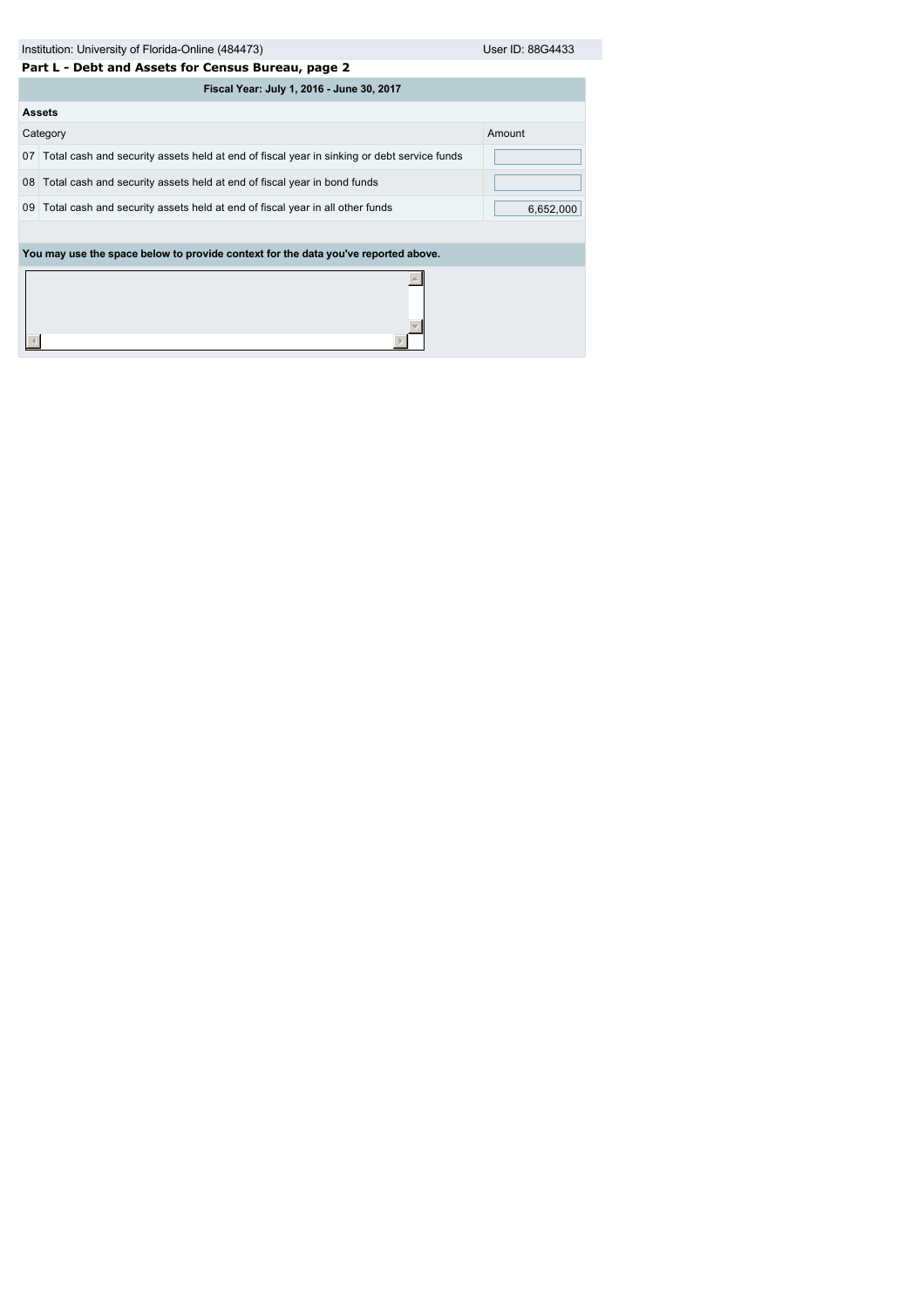|                         | Institution: University of Florida-Online (484473)                                                                      |                                                                      |                             |                      |       | User ID: 88G4433                                                                                                                                                                                                                        |  |
|-------------------------|-------------------------------------------------------------------------------------------------------------------------|----------------------------------------------------------------------|-----------------------------|----------------------|-------|-----------------------------------------------------------------------------------------------------------------------------------------------------------------------------------------------------------------------------------------|--|
| <b>Prepared by</b>      |                                                                                                                         |                                                                      |                             |                      |       |                                                                                                                                                                                                                                         |  |
| preparers.              | there are questions concerning the data. The Keyholder will be copied on all email correspondence to other              |                                                                      |                             |                      |       | The name of the preparer is being collected so that we can follow up with the appropriate person in the event that                                                                                                                      |  |
| Data Collection System. | reporting burden associated with IPEDS. Please include in your estimate the time it took for you to review              |                                                                      |                             |                      |       | The time it took to prepare this component is being collected so that we can continue to improve our estimate of the<br>instructions, query and search data sources, complete and review the component, and submit the data through the |  |
|                         | Thank you for your assistance.                                                                                          |                                                                      |                             |                      |       |                                                                                                                                                                                                                                         |  |
|                         | This survey component was prepared by:                                                                                  |                                                                      |                             |                      |       |                                                                                                                                                                                                                                         |  |
| Ω                       | Keyholder                                                                                                               | O                                                                    | <b>SFA Contact</b>          |                      | O     | <b>HR Contact</b>                                                                                                                                                                                                                       |  |
| ⊙                       | <b>Finance Contact</b>                                                                                                  | О                                                                    | Academic Library<br>Contact |                      | O     | Other                                                                                                                                                                                                                                   |  |
| Name:                   | Jeff Conklin                                                                                                            |                                                                      |                             |                      |       |                                                                                                                                                                                                                                         |  |
| Email:                  | glassair@ufl.edu                                                                                                        |                                                                      |                             |                      |       |                                                                                                                                                                                                                                         |  |
|                         | How many staff from your institution only were involved in the data collection and reporting process of this            |                                                                      |                             |                      |       |                                                                                                                                                                                                                                         |  |
| survey component?       |                                                                                                                         |                                                                      |                             |                      |       |                                                                                                                                                                                                                                         |  |
| 3.00 <sub>1</sub>       | Number of Staff (including yourself)                                                                                    |                                                                      |                             |                      |       |                                                                                                                                                                                                                                         |  |
|                         |                                                                                                                         |                                                                      |                             |                      |       |                                                                                                                                                                                                                                         |  |
|                         |                                                                                                                         |                                                                      |                             |                      |       | How many hours did you and others from your institution only spend on each of the steps below when                                                                                                                                      |  |
|                         | responding to this survey component?<br>Exclude the hours spent collecting data for state and other reporting purposes. |                                                                      |                             |                      |       |                                                                                                                                                                                                                                         |  |
| <b>Staff</b><br>member  | <b>Collecting Data</b><br><b>Needed</b>                                                                                 | <b>Revising Data to</b><br><b>Match</b><br><b>IPEDS Requirements</b> |                             | <b>Entering Data</b> |       | <b>Revising and Locking</b><br>Data                                                                                                                                                                                                     |  |
| Your office             | hours<br>1.00                                                                                                           | 3.00                                                                 | hours                       | 3.00                 | hours | hours<br>1.00                                                                                                                                                                                                                           |  |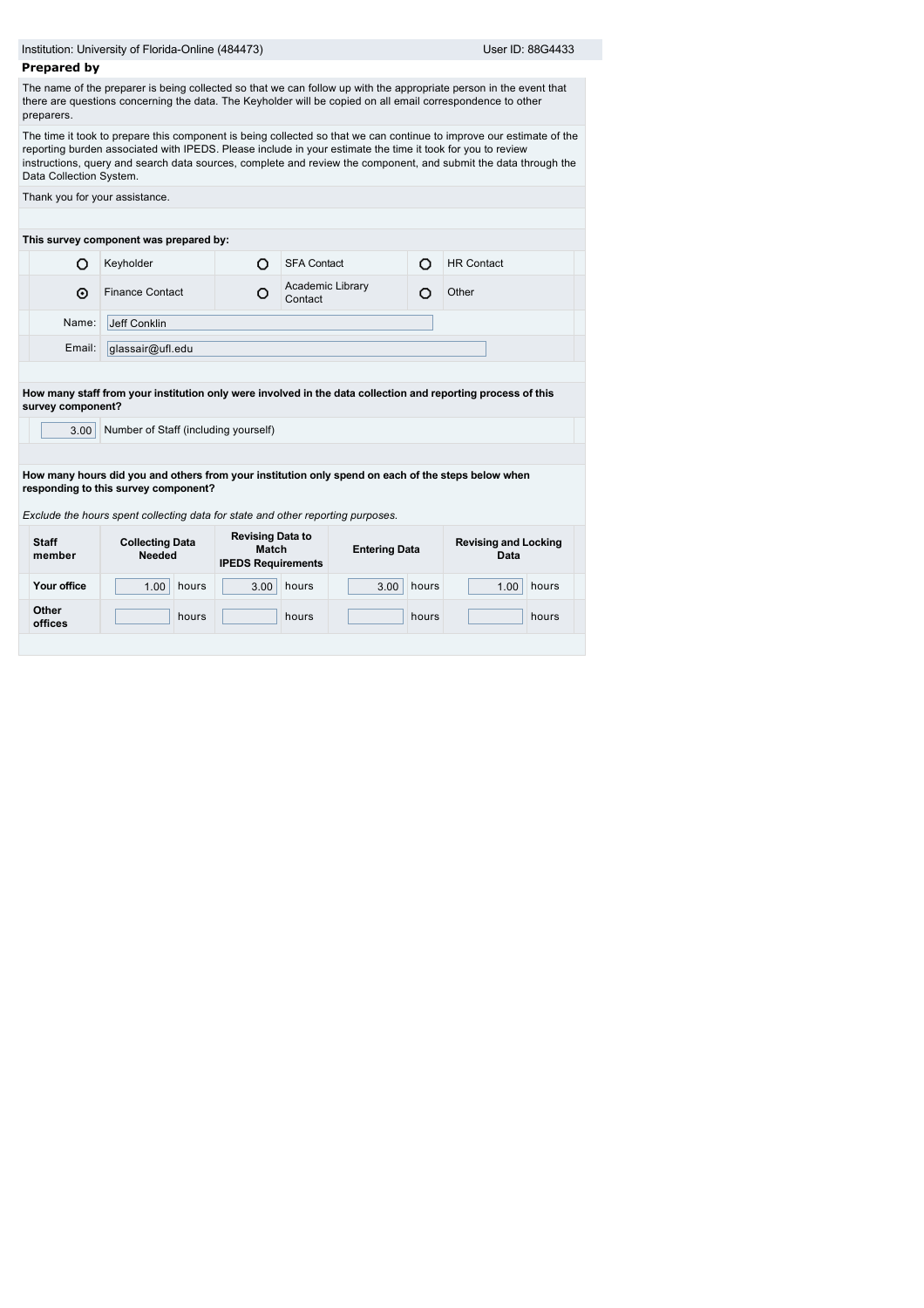#### **Summary**

#### **Finance Survey Summary**

IPEDS collects important information regarding your institution. All data reported in IPEDS survey components become available in the IPEDS Data Center and appear as aggregated data in various Department of Education reports. Additionally, some of the reported data appears specifically for your institution through the College Navigator website and is included in your institution's Data Feedback Report (DFR). The purpose of this summary is to provide you an opportunity to view some of the data that, when accepted through the IPEDS quality control process, will appear on the College Navigator website and/or your DFR. College Navigator is updated approximately three months after the data collection period closes and Data Feedback Reports will be available through the **Data Center** and sent to your institution's CEO in November 2017.

Please review your data for accuracy. If you have questions about the data displayed below after reviewing the data reported on the survey screens, please contact the IPEDS Help Desk at: 1-877-225-2568 or [ipedshelp@rti.org](mailto:ipedshelp@rti.org).

| <b>Core Revenues</b>                 |                        |                                   |                                     |  |  |
|--------------------------------------|------------------------|-----------------------------------|-------------------------------------|--|--|
| <b>Revenue Source</b>                | <b>Reported values</b> | Percent of total core<br>revenues | Core revenues per FTE<br>enrollment |  |  |
| Tuition and fees                     | \$1,073,000            | 9%                                | \$594                               |  |  |
| State appropriations                 | \$5,034,000            | 42%                               | \$2,786                             |  |  |
| Local appropriations                 | \$0                    | $0\%$                             | \$0                                 |  |  |
| Government grants and contracts      | \$4,411,000            | 37%                               | \$2,441                             |  |  |
| Private gifts, grants, and contracts | \$1,342,000            | 11%                               | \$743                               |  |  |
| Investment income                    | N/A                    | 0%                                | \$0                                 |  |  |
| Other core revenues                  | \$0                    | 0%                                | \$0                                 |  |  |
| Total core revenues                  | \$11,860,000           | 100%                              | \$6,563                             |  |  |
|                                      |                        |                                   |                                     |  |  |
| Total revenues                       | \$11,860,000           |                                   | \$6,563                             |  |  |

Other core revenues include federal appropriations; sales and services of educational activities; other operating and nonoperating sources; and other revenues and additions (e.g., capital appropriations, capital grants and<br>gifts, etc.). Core revenues exclude revenues from auxiliary enterprises (e.g., bookstores, dormitories), hospital enrollment amounts will not be allocated to child institutions.

| <b>Core Expenses</b>    |                        |                                   |                                     |  |  |
|-------------------------|------------------------|-----------------------------------|-------------------------------------|--|--|
| <b>Expense function</b> | <b>Reported values</b> | Percent of total core<br>expenses | Core expenses per FTE<br>enrollment |  |  |
| Instruction             | \$8,936,000            | 73%                               | \$4,945                             |  |  |
| Research                | \$21,000               | 0%                                | \$12                                |  |  |
| Public service          | \$0                    | 0%                                | \$0                                 |  |  |
| Academic support        | \$1,981,000            | 16%                               | \$1,096                             |  |  |
| Institutional support   | \$0                    | 0%                                | \$0                                 |  |  |
| Student services        | \$882,000              | 7%                                | \$488                               |  |  |
| Other core expenses     | \$375,000              | 3%                                | \$208                               |  |  |
| Total core expenses     | \$12,195,000           | 100%                              | \$6,749                             |  |  |
|                         |                        |                                   |                                     |  |  |
| Total expenses          | \$12,195,000           |                                   | \$6,749                             |  |  |

Other core expenses include scholarships and fellowships, net of discounts and allowances, and other expenses. Core expenses exclude expenses from auxiliary enterprises (e.g., bookstores, dormitories), hospitals, and independent operations. For institutions reporting in Full parent/child relationships, core expenses per FTE enrollment amounts will not be allocated to child institutions.

|                                                                                                                                                                                                                                  | <b>Calculated value</b> |  |  |  |  |  |
|----------------------------------------------------------------------------------------------------------------------------------------------------------------------------------------------------------------------------------|-------------------------|--|--|--|--|--|
| FTE enrollment                                                                                                                                                                                                                   | 1,807                   |  |  |  |  |  |
| The full-time equivalent (FTE) enrollment used in this report is the sum of the institution's FTE undergraduate<br>enrollment and FTE graduate enrollment (as calculated from or reported on the 12-month Enrollment component). |                         |  |  |  |  |  |
| FTE is estimated using 12- month instructional activity (credit and/or contact hours). All doctor's degree students                                                                                                              |                         |  |  |  |  |  |

are reported as graduate students.